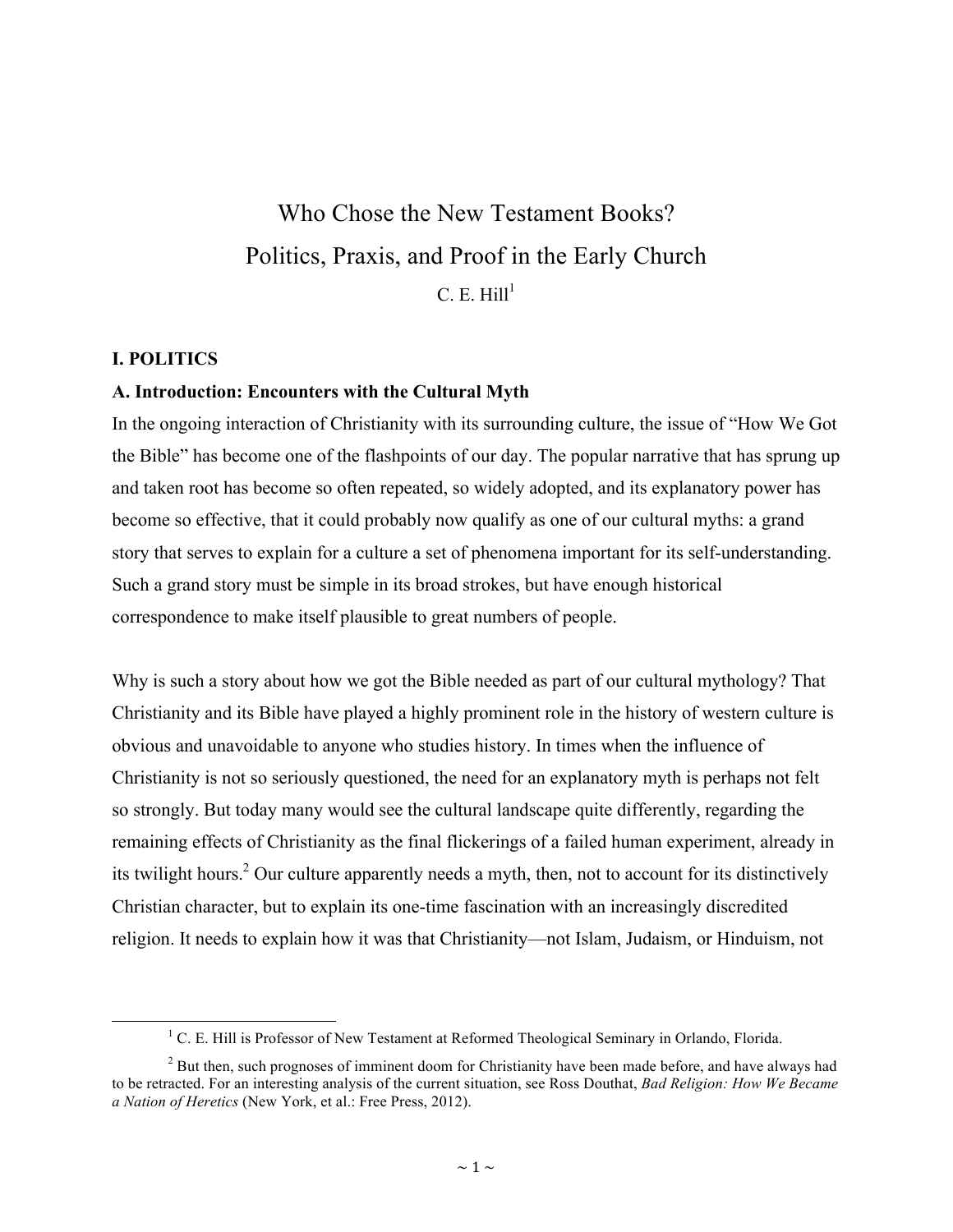secular Humanism or Atheism, but *Christianity*—came to play the elemental role it has in western and particularly in American culture.

The simple and popular form of the myth is perhaps stated no better than the way Dan Brown gives it in a conversation in *The Da Vinci Code*.

"Who chose which gospels to include?" Sophie asked "Aha!" Teabing burst in with enthusiasm. "The fundamental irony of Christianity! The Bible, as we know it today, was collated by the pagan Roman emperor Constantine the Great."3

So, Constantine chose the New Testament books.

I've become fond of telling how a professor in one of my son's classes at the University of Florida asked his students, almost in passing, if anyone knew who it was that chose the books of the Bible? One student's answer fully satisfied his instructor: "The people with the biggest army." So, the People with The Biggest Army chose the New Testament books—and indeed, Constantine would have had the biggest army at the time, since (as we know from *Star Wars*  historians) Supreme Chancellor Palpatine's Imperial stormtroopers had left the scene long, long ago.

People on airplanes, people at Starbucks, tell me the same story or some version of it. It was Constantine who was the key "chooser," and he and the bishops he assembled for the Council of Nicaea in A.D. 325 (backed, of course, by the Biggest Army) assembled the Bible as we know it today. Others who have dug a bit deeper, perhaps read a book or taken a college course, may put a finer point on it and say that it was really Athanasius, bishop of Alexandria, who in the year 367 was the first to specify all twenty-seven books of the New Testament.<sup>4</sup> What everyone seems to agree on is that it was a state-sponsored, state-aligned Christianity in the fourth century, fully three centuries after Christ, which chose the New Testament books. The Bible was put together

 <sup>3</sup> Dan Brown, *The Da Vinci Code: A Novel* (New York: Doubleday, 2003), 231.

<sup>4</sup> For example, Bart D. Ehrman, *Lost Christianities: The Battles for Scripture and the Faiths We Never Knew* (Oxford: Oxford University Press, 2003), "The first Christian author of any kind to advocate a New Testament canon of our twenty-seven books and no others was Athanasius, the fourth-century bishop of Alexandria. This comes in a letter that Athanasius wrote in 367 CE—over three centuries after the writings of Paul, our earliest Christian author"—a statement that might be technically true but very misleading, as we shall see later.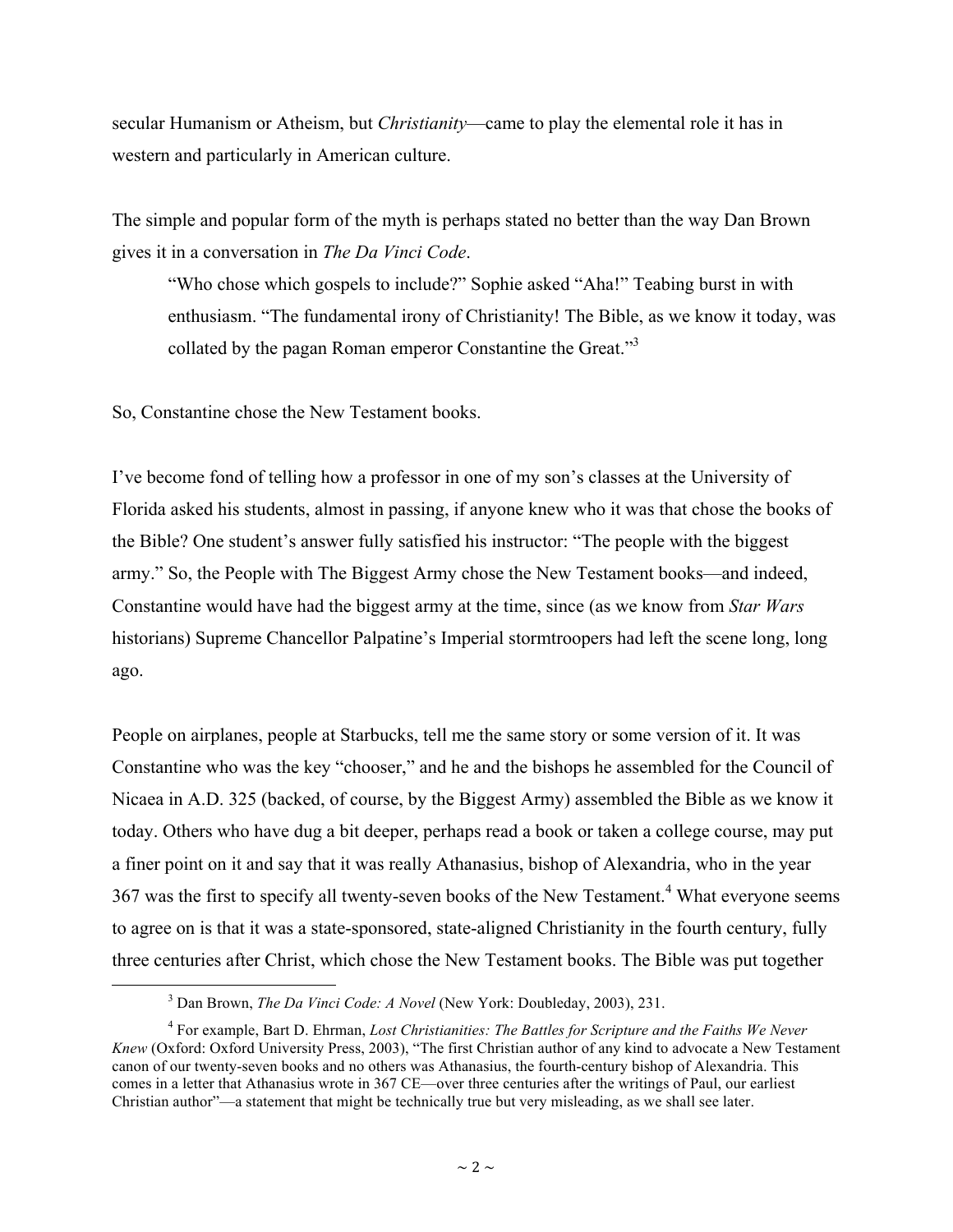after Christianity had become wedded to the state, and people, societies, civilizations have been struggling to extract themselves from the perceived entanglements with Christianity and its politically constructed Bible ever since.

Christians who regard the Bible as in any real and transcendent sense the word of God might want to comfort themselves with the thought that this is a myth of Christian origins that has spread only on the popular level, through novels and films, and, yes, the occasional college classroom. Serious scholars and other informed people know it isn't true. The funny thing is that many scholars are sounding a lot like the popularizers. In fact, some of the scholars, like Elaine Pagels of Princeton, Bart Ehrman of the University of North Carolina at Chapel Hill, and others, *are* the popularizers. "The Christian *canonization* process," writes scholar David Dungan in his popular book *Constantine's Bible*, "involved a governmental intrusion into what had been a scripture selection process...."<sup>5</sup> Dungan regards the Christian creation of a canon of Scripture as "a unique development in the world's religions, found for the first time in fourth- and fifthcentury Romanized Catholic Christianity."<sup>6</sup>

There is of course a long history between the time of Jesus and the critical events of the fourth century, the rise of Constantine, the eventual establishment of Christianity as the state religion, and homogenizing councils like the Council of Nicaea and others. In the minds of many scholars today, the one word that characterizes the entire intervening era perhaps better than any other is the word "diversity" (which, by a curious coincidence, also happens to be one of the most prized cultural values of our own day). Christianity from Jesus to Constantine, you might say, could be described as a very loose and largely uncoordinated movement of diverse groups with varying theologies, all vying for converts in the Greco-Roman world. Some groups were better organized than others, but no group had a majority; no group—from an objective and purely historical viewpoint—should be said to have had a better claim than any other to being *the* true representative of Jesus and his first followers. In this period we are more to speak of Christianities than of Christianity. What is now commonly referred to as the "proto-orthodox"—

 <sup>5</sup> David L. Dungan, *Constantine's Bible: Politics and the Making of the New Testament* (Minneapolis: Fortress, 2007), 133.

<sup>6</sup> Dungan, *Constantine's Bible*, 133.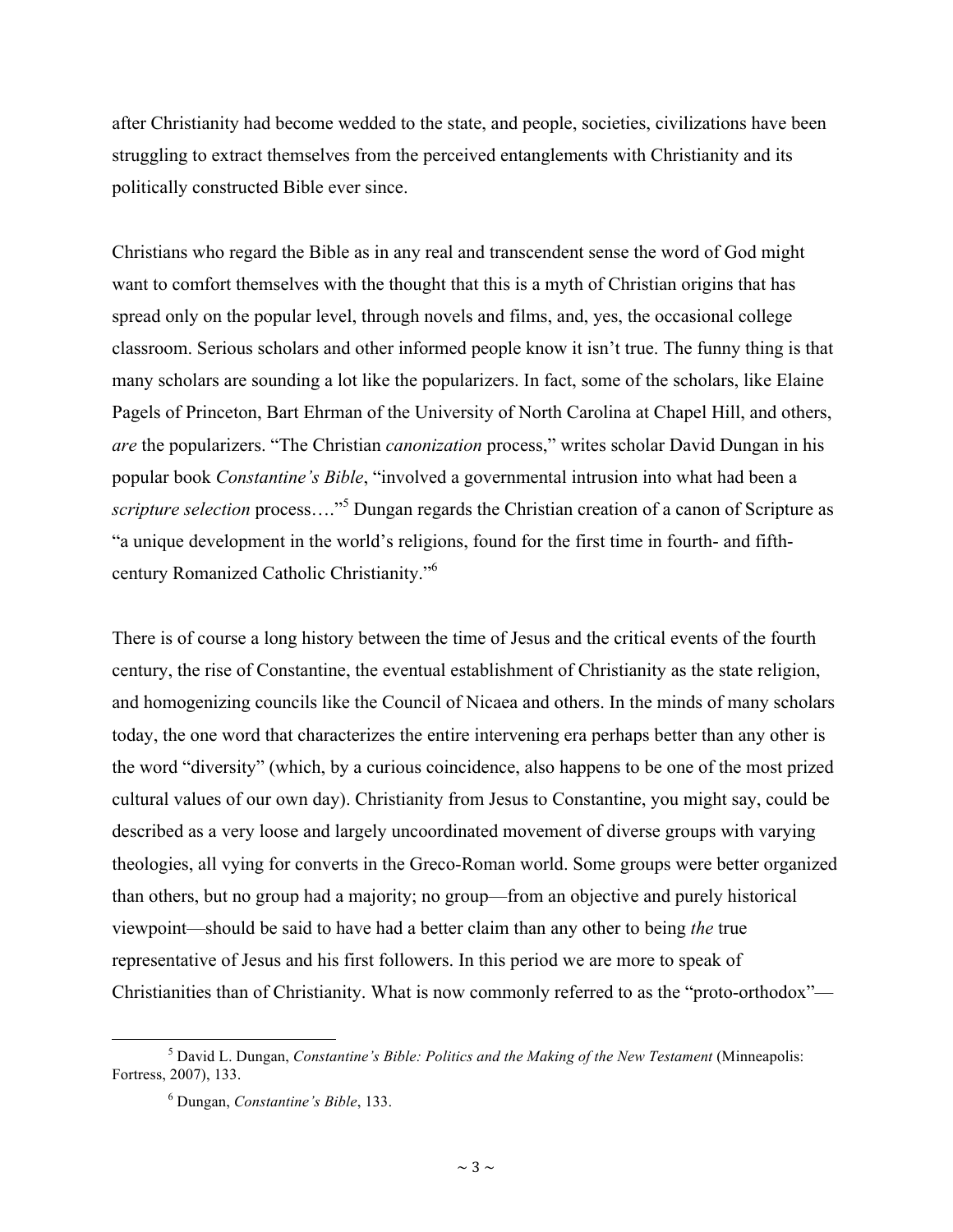a term coined on the belief that there was no such thing as "orthodoxy" before the fourth century—was merely one of many Christian groups competing for followers.<sup>7</sup>

The climactic point in the grand narrative of the myth is stated by Bart Ehrman:

In brief, one of the competing groups in Christianity succeeded in overwhelming all the others. This group gained more converts than its opponents and managed to relegate all its competitors to the margins…. This group became 'orthodox,' and once it had sealed its victory over all of its opponents, it rewrote the history of the engagement—claiming that it had always been the majority opinion of Christianity, that its views had always been the views of the apostolic churches and of the apostles, that its creeds were rooted directly in the teachings of Jesus. The books that it accepted as Scripture proved the point, for Matthew, Mark, Luke, and John all tell the story as the proto-orthodox had grown accustomed to hearing it.<sup>8</sup>

Scholars like Ehrman cite in this regard the well-worn adage: "It's the winners who write the histories." That is, those who get to write the histories are those who have already won the cultural battle. Thus they write history in a way that favors their own party, and puts any rivals in a bad light. The winners who wrote the histories were biased, often so biased, they couldn't even see their own bias. So, when we read early orthodox writers today, we need to adopt a "hermeneutic of suspicion," and "read against the grain."

This is what the history books are telling us today. But then, isn't history always written by the winners? And aren't the winners often so enmeshed in the reigning cultural narrative that they

 <sup>7</sup> Ehrman, *Lost Christianities*, 176, "As a result of this ongoing scholarship, it is widely thought today that proto-orthodoxy was simply one of many competing interpretations of Christianity in the early church. It was neither a self-evident interpretation nor an original apostolic view.… Indeed, as far back as we can trace it, Christianity was remarkably varied in its theological expressions."

<sup>&</sup>lt;sup>8</sup> Bart Ehrman, "Christianity Turned on Its Head: The Alternative Vision of the Gospel of Judas," in R. Kasser, M. Meyer, and G. Wurst, eds., *The Gospel of Judas from Codex Tchacos* (Washington, DC: National Geographic, 2006), 77–120, at 118. A very similarly worded account may be read in Ehrman, *Lost Christianities*, 173, where the view is ascribed to Walter Bauer in his celebrated work *Orthodoxy and Heresy in Earliest Christianity* (1934). Bauer may be seen as one of the "godfathers" of the currently popular political approach to early Christianity. For more on Bauer and his influence, see Andreas J. Köstenberger and Michael J. Kruger, *The Heresy of Orthodoxy: How Contemporary Culture's Fascination with Diversity Has Reshaped Our Understanding of Early Christianity* (Wheaton: Crossway, 2010).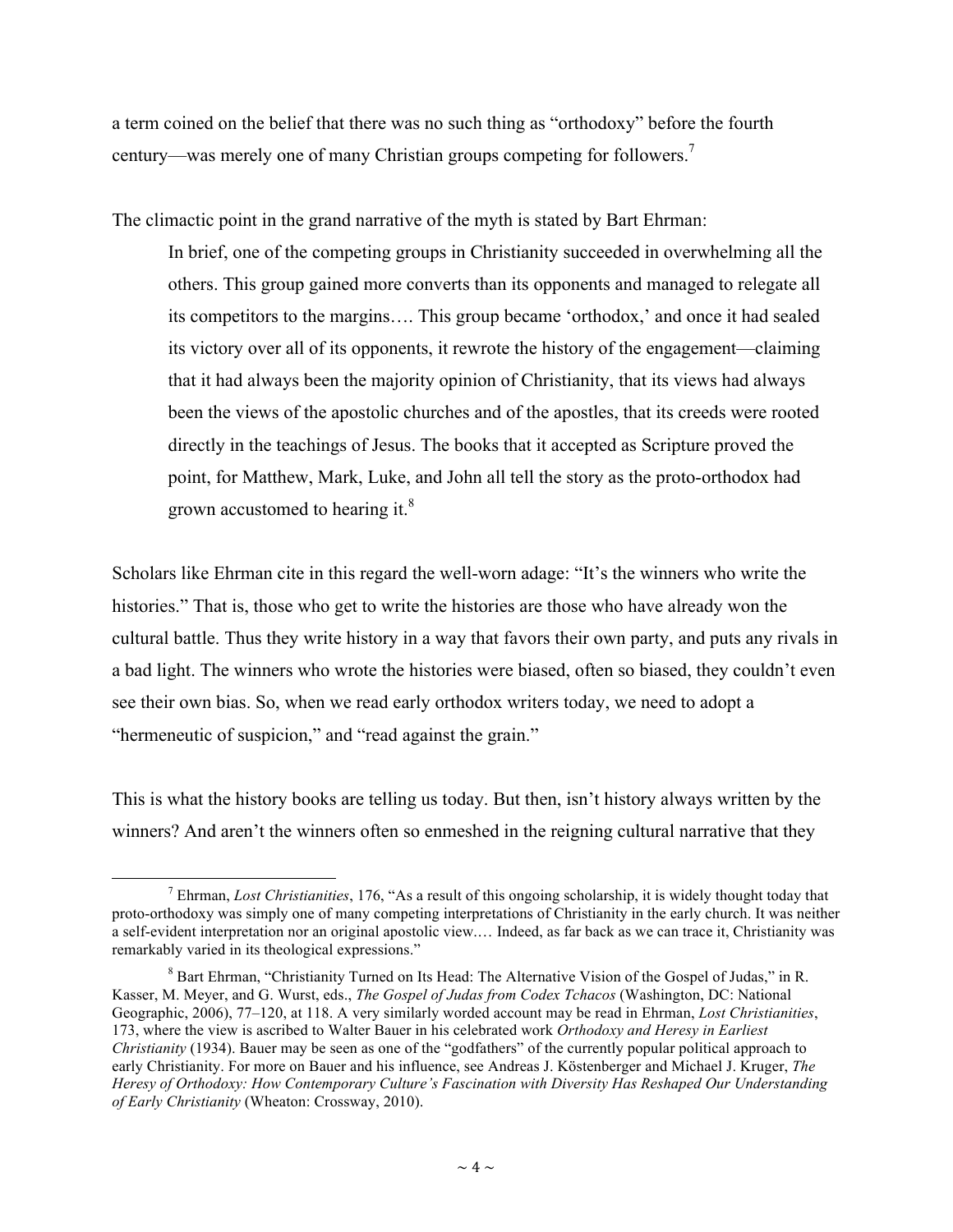can't see their own bias? Which is why we ought to read today's historians with the same sort of critical suspicion as they recommend we apply when reading the ancient writers.

If it is true that the books of the New Testament were chosen and assembled under deep political pressure, only after one version of Christianity had achieved victory over its many rivals, what then? Clearly there are many who see this story as a crippling embarrassment to Christians and as another tool by which to marginalize Christianity today. (The marginalization of Christianity would, by the way, qualify as a "political" end.) But is this necessarily so? Embarrassing as it may be, it would not defeat or delegitimize Christianity. If the books of the New Testament were assembled "by hook and by crook," the books were still assembled, and God, according to Christian theology, was not left out of the process. In fact, as the biblical patriarch Joseph told his brothers, his brothers who had sold him into slavery and abandoned him, "You meant evil against me; but God meant it for good, to bring it about that many people should be kept alive, as they are today" (Gen. 50:20). If this culturally useful narrative about the formation of the Bible turns out to be accurate, the Christian can still look gratefully and joyfully at the saving message preserved in the New Testament and say, "Constantine and his army may have meant it for evil, but God meant it for good, to bring it about that many people should hear the life-giving voice of Jesus in the books that made it into the New Testament."

The ultimate issue with the political approach, then, is not that it poses some insuperable theological problem for Christianity (as some surely think). The issue is, is it true?

# **B. Power Plays and Conspiracies**

Seeing things through the prism of politics and power, our new cultural myth constructs the story of the Bible's formation as a series of epic struggles over what books would be included in the "canon" (the group or list of books functioning authoritatively as Scripture in Christian churches).<sup>9</sup> These struggles over books mirrored the larger battle for dominance among the many

<sup>&</sup>lt;sup>9</sup> This is a simple, rough and ready, definition of the term "canon." Scholars today are divided over whether the idea of "canon" must entail the notion of exclusivity—a definite, closed list—or whether it can simply be used for books that function with divine authority in the church, regardless of whether that list is perceived of as closed or not. The exclusivists insist that we not use the word "canon" for the period before the fourth century, for it is only at that time when we know that the church perceived its list of books as closed. Before the fourth century, they say, Christians did not have a canon but only individual books of "Scripture," perceived to be authoritative and inspired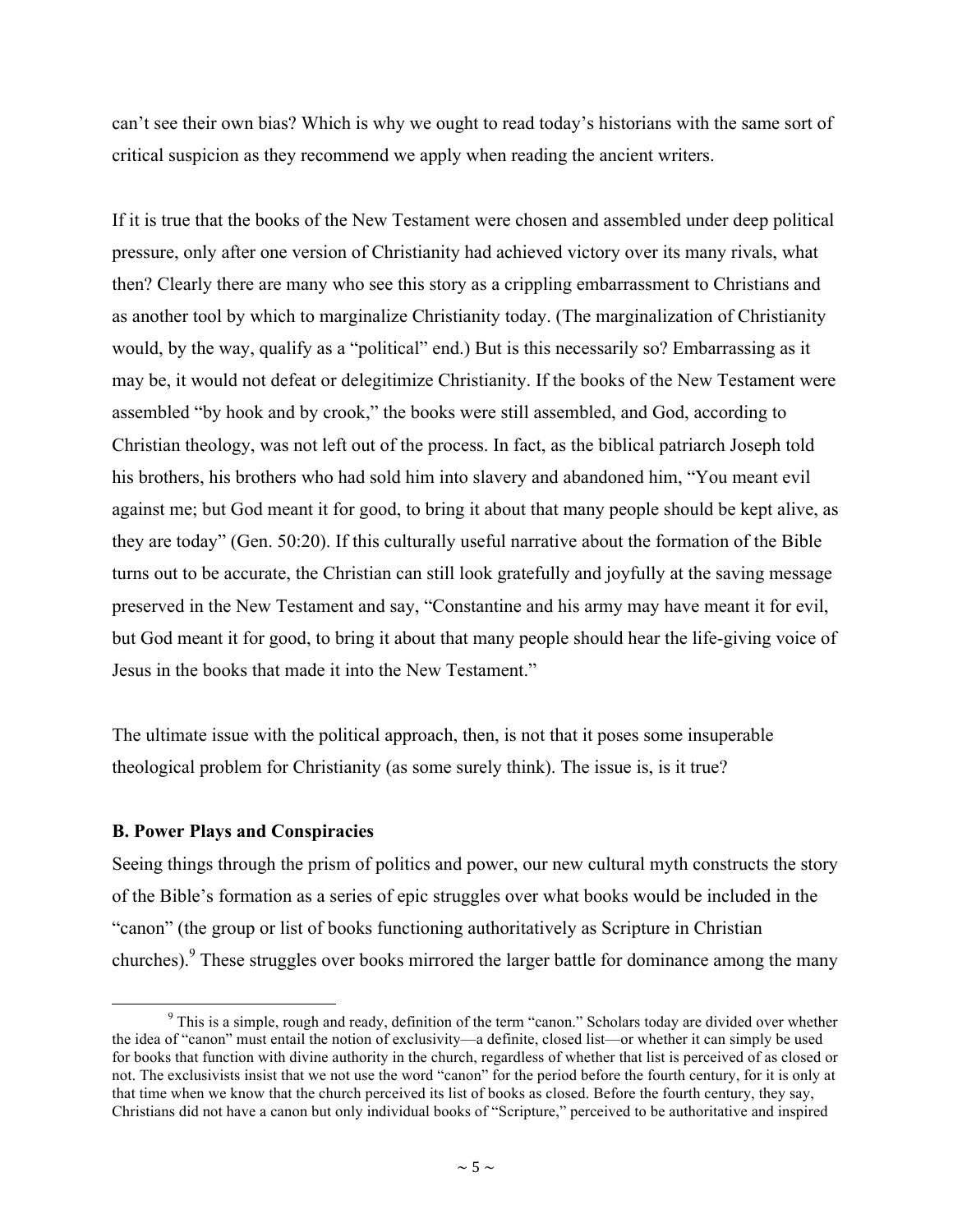Christian sects. Examples of how such political maneuvering took place are believed to be plentiful. The great German scholar Walter Bauer found one in the letter known as *1 Clement*, written in the last decade of the first century, through which "Rome succeeded in imposing its will on Corinth."<sup>10</sup> An example that concerns books involves Irenaeus of Lyons, a man surely not known for his celebration of theological diversity, who wrote in the late second century. Elaine Pagels states categorically that Irenaeus "confronted the challenge" of rival groups "by demanding that believers destroy all those 'innumerable secret and illegitimate writings' that his opponents were always invoking."<sup>11</sup> Again she alludes to Irenaeus' "instructions to congregations about which revelations to destroy and which to keep."12 It would be a fascinating exercise if we were to list here every passage in which Irenaeus gave instructions about destroying false Gospels and other secret revelations and then examine them closely. That is, if we could find those instructions, which we can't, because they don't exist.<sup>13</sup>

The last example is one in which power struggles supposedly ended in the exclusion of certain books. But power plays that brought new books in were going on as well. A favorite one of mine is an early deal, believed by scholars such as Raymond Brown and others to have been struck sometime in the second century between the "Great Church" in Rome and a small, bickering band of renegade churches in Asia Minor. This deal involved adoption of those disputatious churches into the larger fold, and the acceptance of their Gospel, the Gospel of John, a Gospel which these scholars interpret as being itself a political document through and through.<sup>14</sup> Like

<sup>11</sup> Elaine Pagels, *Beyond Belief: The Secret Gospel of Thomas* (New York: Random House, 2003), 147–8.

<sup>12</sup> Pagels, *Beyond Belief*, 142.

but belonging to an open-ended collection. Though widely used, such a distinction is not really viable. For a fine treatment of the definition issue, one which does not ignore the ontological dimension, see Michael J. Kruger, *The Question of Canon: Challenging the* Status Quo *in the New Testament Debate* (Downers Grove, IL: IVP Academic, 2013), Chapter 1.

<sup>&</sup>lt;sup>10</sup> Walter Bauer, *Orthodoxy and Heresy in Earliest Christianity*, second German ed. with added appendices, by Georg Strecker, trans. a team from the Philadelphia Seminar on Christian Origins, ed. Robert A. Kraft and Gerhard Krodel (Philadelphia: Fortress Press, 1971), 194. As Ehrman says, "for Bauer, the internal Christian conflicts were struggles over power, not just theology. And the side that knew how to utilize power was the side that won," *Lost Christianities*, 175.

<sup>13</sup> For more on Pagels's treatment of Irenaeus in this regard see C. E. Hill, *Who Chose the Gospels? Probing the Great Gospel Conspiracy* (Oxford: Oxford University Press, 2010), 58–63, and for scholars' treatment of Irenaeus in general, Chapters 2 and 3.

<sup>&</sup>lt;sup>14</sup> Students will find this interpretation, and the view of history it supports, in Raymond Brown, *The Gospel according to John (i–xii)*, Anchor Bible 29 (Garden City, NY: Doubleday, 1966); *idem*, *The Gospel according to*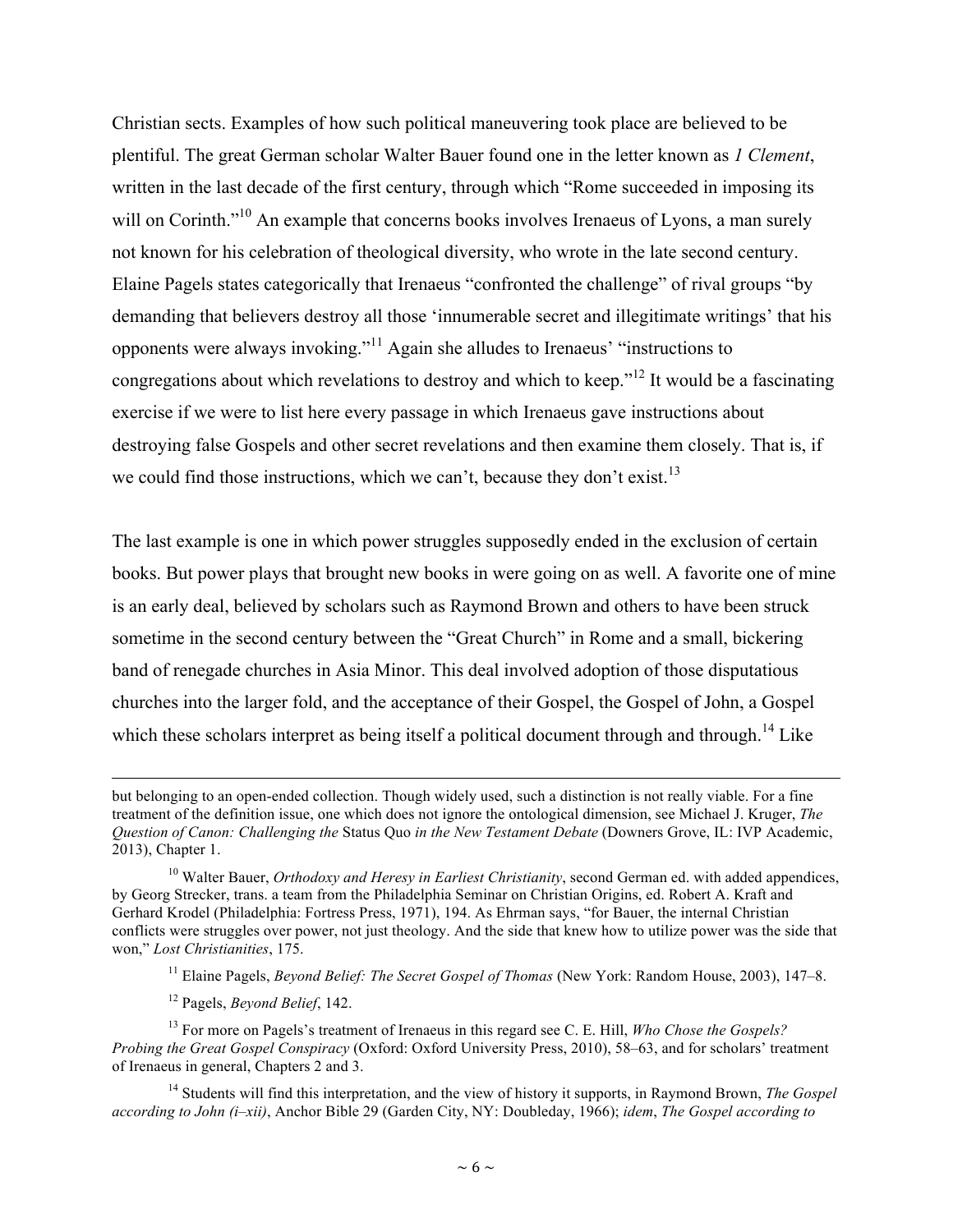Irenaeus' campaign of literary destruction, this agreement, though historically certain in the minds of many scholars today, is nowhere found in the annals of recorded history.

Now, knowing what we all know of human affairs, even those in the church, it would seem dangerous to deny that "political" factors were ever in play in the process of canon formation. And because the stakes were high, it would not be entirely surprising if "truth" sometimes became a casualty, on every side. Even the "good guys"—however one perceives who they were—were not immune to human foibles. The problem is, first of all, that instances where books were "included" or "excluded" to enhance someone's power base are terribly hard to find and substantiate historically. In fact, one could make the case that one reason it took so long to achieve consensus among the churches was precisely because of the deference paid to individual churches to maintain their own local traditions, even in the face of a desire for "catholic" unity. Second, scholars who see things through the prism of politics and power struggles<sup>15</sup> sometimes outrun the evidence and imagine things to have occurred in the way they "know" they must have occurred. And one could be forgiven for wondering whether there are not often "political" motives afoot here as well.

Moreover, this approach seems prone to a conspiracy mentality. As we have seen, the assessment of many today is that the orthodox, once they had won the battle, rewrote history, making it look like their views had always been the majority views in the church. Not only did they rewrite history but they must have colluded to wipe out traces of the actual history. For, given that Christianity before the fourth century is supposed to have been a lively assortment of diverse factions with no mainstream, if one questions why it is that the vast majority of Christian writings surviving from the second and third centuries seem to embody this one, "protoorthodox" stream, rather than Marcionite, Valentinian, Ophite, etc., the answer is simple. The once-plentiful literature of the many rival groups was suppressed and eliminated by the one victorious party. What Pagels accuses Irenaeus of doing to his rivals' holy books on a small

 $\overline{a}$ 

*John (xiii–xxi)*, Anchor Bible 29A (Garden City, NY: Doubleday, 1970); *idem*, *The Community of the Beloved Disciple: The Life, Loves, and Hates of an Individual Church in New Testament Times* (New York/Mahwah NJ: Paulist Press, 1979), and in many others who follow Brown's approach.

<sup>&</sup>lt;sup>15</sup> Pagels, *Beyond Belief*, 33, "Why had the church decided that these texts were 'heretical' and that only the canonical gospels were 'orthodox'? Who made those decisions, and under what conditions? As my colleagues and I looked for answers, I began to understand the political concerns that shaped the early Christian movement."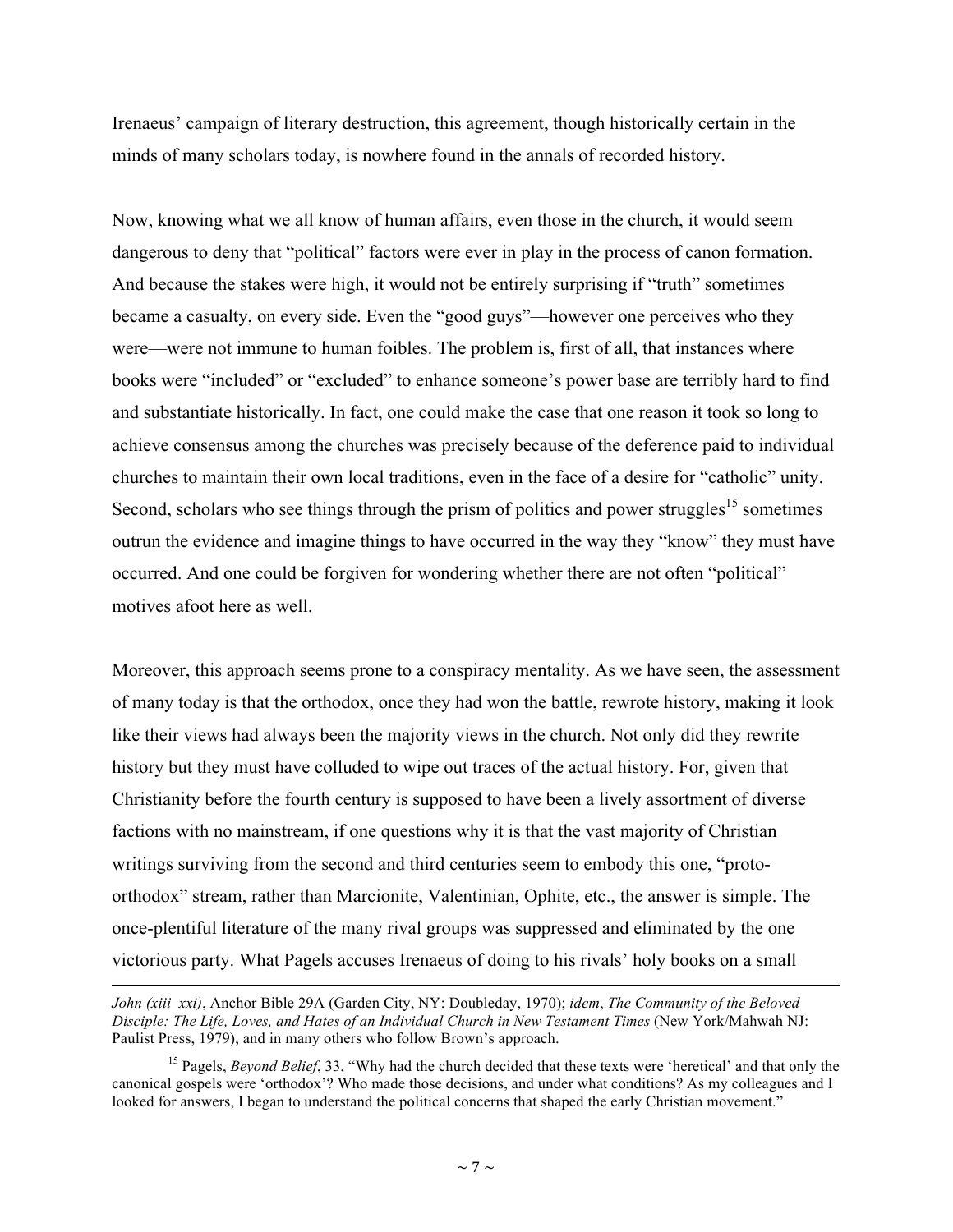scale, later Christian leaders of the fourth and fifth centuries are thought to have done on a more massive scale. One could account for most of the lack of evidence in a less conspiratorial way, simply by recognizing that the great bulk of heretical literature simply died away through attrition (as did the bulk of orthodox literature) and was not replaced. Naturally, it is the literature useful to "the victors" which was most likely to be preserved and recopied over the centuries, once orthodox Christianity and its scholars held a tolerated and then a favored position with the state. But many are not satisfied with such innocent explanations.<sup>16</sup>

#### **C. The Proof is in the Papyri?**

Proof of Christianity's once-prevailing diversity and of the efforts of later Christians to "rewrite the history" is often believed to reside in the discoveries of early Christian papyri.<sup>17</sup> These are the exciting archaeological finds, like the *Gospel of Judas*, or more recently in 2012 the so-called *Gospel of Jesus' Wife*, that seem to pop up with regularity, especially right before Christmas and Easter. In 2004, noting the existence of a relatively large number of extracanonical Christian writings unearthed at the famous site of Oxyrhynchus, Egypt, Eldon J. Epp wrote, "The collocation with our so-called 'New Testament' papyri of such recognized or possible candidates for canonicity raises serious issues, such as the propriety of designating *two* categories of writings in this early period: 'New Testament' and 'apocryphal....'"<sup>18</sup> Not only are "New Testament" and "apocryphal" writings found at the same archaeological sites, some scholars see the latter as outnumbering the former. When the *Gospel of Judas* was published in 2006, Ehrman stated it bluntly: "Amazingly," he wrote, "virtually every time a new document is found, it is 'heretical' rather than 'proto-orthodox.'"19

 $16$  E.g., "The struggle between orthodox and heretics, insofar as it was fought in the literary arena, took the form of an effort to weaken the weaponry of the enemy as much as possible. What could not be *completely eliminated* was at least rendered useless, or was suitably altered and then put to ones' own use. In plain language, the writings of the opponent were falsified" (emphasis added), Bauer, *Orthodoxy and Heresy*, 160; cf. 110. Ehrman, *Lost Christianities*, 217, also blithely throws around the accusation of unnamed orthodox "burning" and "destroying" heretical books. How they would have obtained all these heretical books from their owners is not stated.

 $17$  Papyrus is the paper-like writing material most used by Christians in the early centuries. It was made from the papyrus reed that grew along the Nile.

 $18$  Eldon J. Epp, "The Oxyrhynchus New Testament Papyri: 'Not without Honor except in their Hometown'?," *JBL* 123 (2004): 5–55 at 17.

<sup>19</sup> Bart D. Ehrman, *Jesus, Interrupted: Revealing the Hidden Contradictions in the Bible (and Why We Don't Know About Them)* (New York: Harper One, 2009), 215.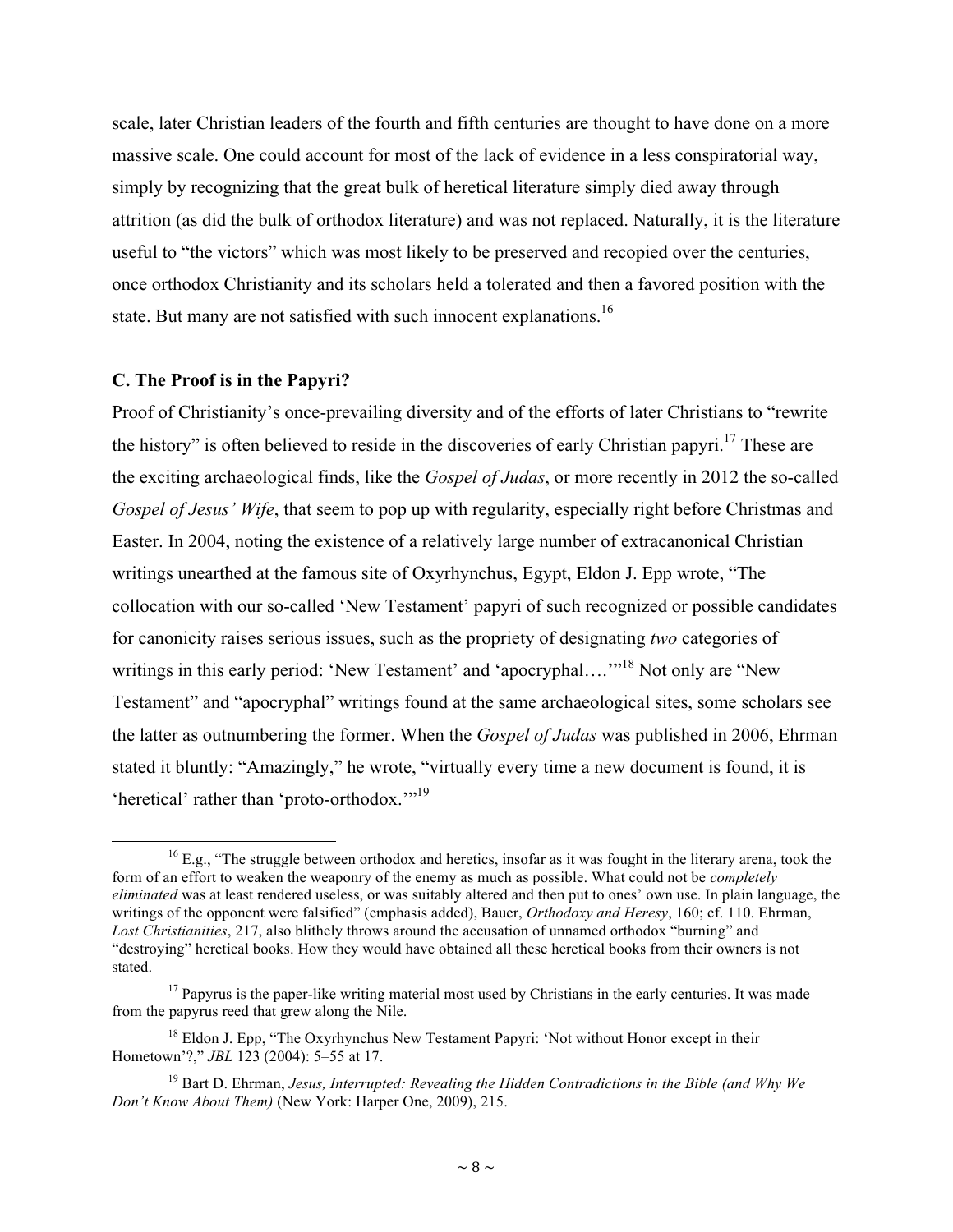With the "artifactual" evidence in mind, Epp continued in his 2004 article, "there is no basis ... to claim that the 'New Testament' manuscripts stand out as a separate or separable group" from the others.<sup>20</sup> In other words, the dispassionate and impartial discoveries of archaeology are thought to show us what was really happening, on the ground, despite what biased theologians like Irenaeus, Origen, or Eusebius might have wanted their readers to believe. Prior to the fourth century, in the view of many scholars writing today, Christian literature was flowing freely and believers were making no distinctions between books like the Gospel of John and the *Gospel of Mary*, Paul's letter to the Romans, and the letter of Ptolemy the Valentinian to a woman named Flora.

What should we say about the archaeological discoveries? One of the first things we should say is that there is always a temptation to generalize too much from randomly discovered archaeological evidence. Such evidence has the advantage of being unbiased, but the disadvantage of being haphazard and largely in need of context. And yet, there is certainly a great deal to be gained from this important and growing body of artifactual evidence. Here I would like to summarize our current state of that evidence, focusing on the Gospels. $^{21}$ 

We have four Gospels we now call canonical. Scholars point out, from references to other Gospels found in surviving literature, that there may have been eight or ten or maybe even twelve other Gospels circulating in the second and third centuries, so, two to three times as many non-canonical as canonical ones. But simply estimating the number of Gospels in existence does not tell us how many people or churches were using each one, or for what purposes they might have been using them. Currently, archaeologists have dug up *ten* fragments from one of the maybe eight to twelve non-canonical Gospels dated to the second or third centuries. The number of fragments of one of the four canonical Gospel from the same period is about *forty*, so a ratio of four to one. This suggests that, even though there were more "alternative" Gospels than

 $20$  Epp, "Not without Honor," 18.

<sup>&</sup>lt;sup>21</sup> For more details on early Gospel manuscripts and their implications for the development of the canon, see C. E. Hill, "A Four-Gospel Canon in the Second Century? Artifact and Arti-fiction," *Early Christianity* 4 (2013): 310–334.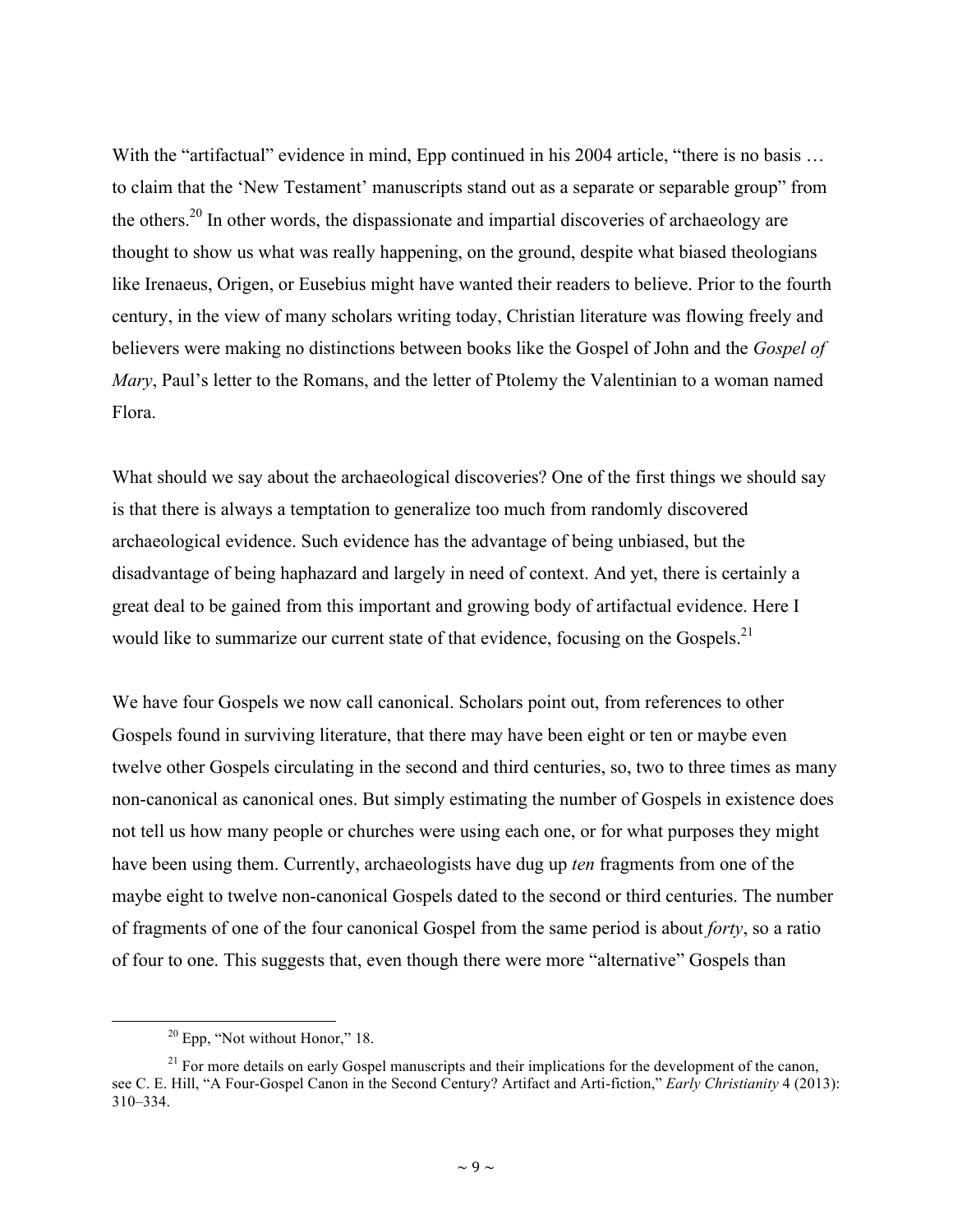canonical Gospels in existence, apparently these others weren't being copied and circulated as much as the four. But this only tells us part of the story.

Is it really the case that there is nothing that differentiates the "canonical" from the "noncanonical" ones? (See Figure 1.)

**Figure 1. Two Early Gospel Fragments**



Gospel A Gospel B

One does not need to know one iota of Greek in order to see that there is a clear, visible difference between these two contemporary Gospel fragments from the third century. Gospel A exhibits a rapidly-written, informal, cursive hand, the kind customarily used for bills of sale and other documentary records. This copy of the *Gospel of Mary* (P. Oxy. 3525) was clearly intended for private and not for public reading.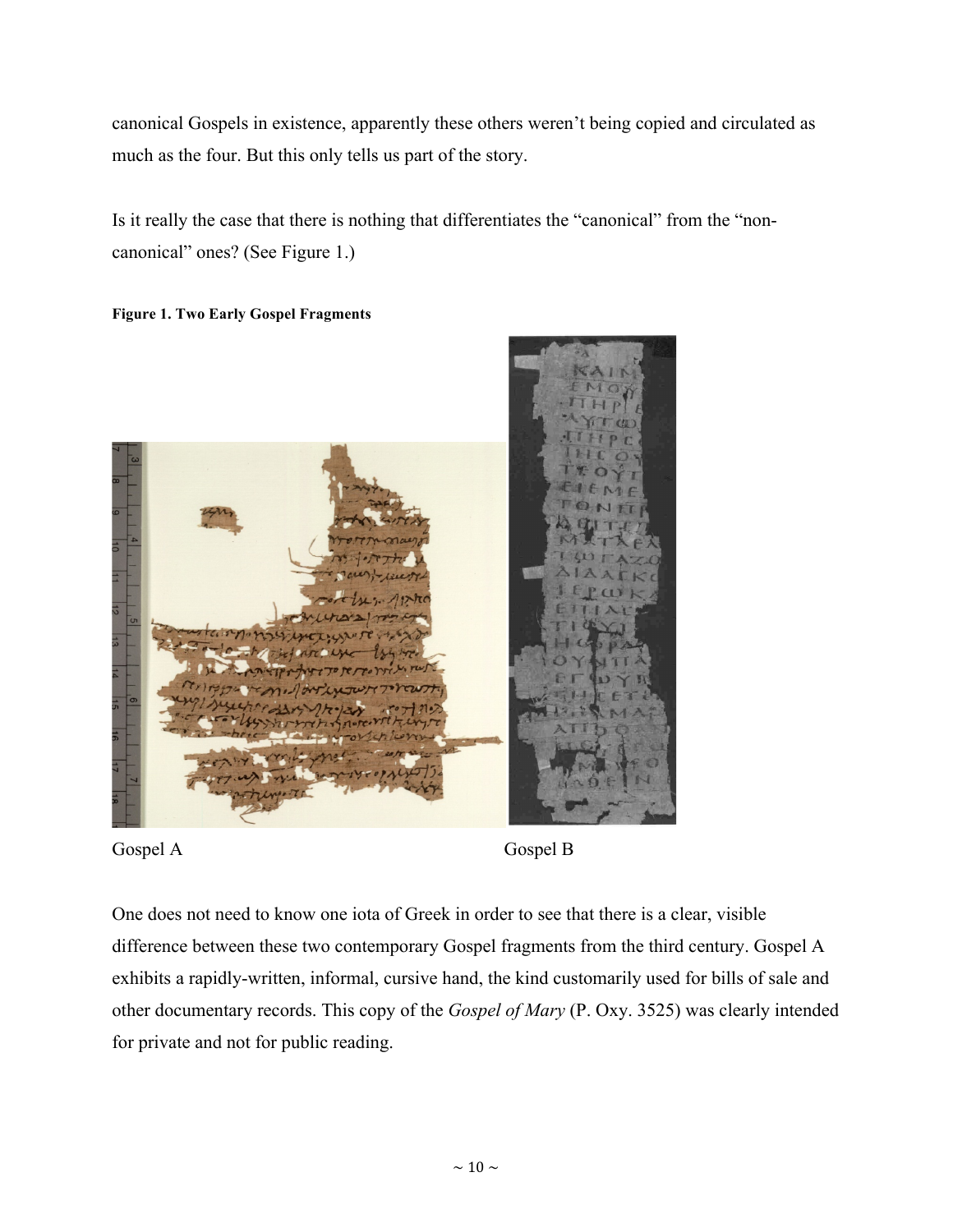Gospel B is written in a clear, upright, very regular, even calligraphic hand, an early example of a formal book hand often called "biblical majuscule." The scribe, clearly a professional, produced a formal and easily-readable transcription. This copy of the Gospel of John (P. Oxy. 1780 also known as  $P^{39}$ ) was almost certainly intended for public reading, no doubt in a gathering for worship.

This comparison is a bit extreme: most early manuscripts of canonical writings are not so wellexecuted as this copy of John, and most non-canonical manuscripts are not as sloppy as this copy of the *Gospel of Mary* (although there is no early, non-canonical Gospel manuscript so "highclass" as  $P^{39}$ ). I've selected these two examples to illustrate the simple point that there can be and often are clear differences between manuscripts, differences which can suggest quite different circumstances of manufacture and differences in intended use. And perhaps more important than the obvious difference between these two in the care and skill in writing is something you cannot see from the photographs: Gospel A (P. Oxy. 3525, *Gospel of Mary*)<sup>22</sup> is written on a roll, Gospel B  $(P^{39}, G^{39})$  Gospel of John<sup>23</sup> on a codex.

Why is this important? For whatever reason, early Christians chose to copy their Scriptural books, both Old Testament and New Testament books, into codices (with pages, like a modern book) rather than onto the more common format of a roll or scroll. There are only a few New Testament manuscripts that are written on the *back* side of used rolls (these are called opisthographs), a practice adopted probably when other writing materials were scarce or unaffordable. Of the forty or so pre-fourth century representations of one of the four Gospels, not one is copied onto an unused roll. Only one is an opisthograph. By comparison, of the ten noncanonical Gospel fragments, only *five* are in codex form. This means that, currently, in 50 percent of the cases, there is indeed something that distinguishes contemporary non-canonical Gospels from canonical ones: *their basic physical form*. (See Figure 2.)

<sup>&</sup>lt;sup>22</sup> Egypt Exploration Society.

<sup>&</sup>lt;sup>23</sup> Ambrose Swasey Library, Colgate Rochester Divinity School, Rochester, New York.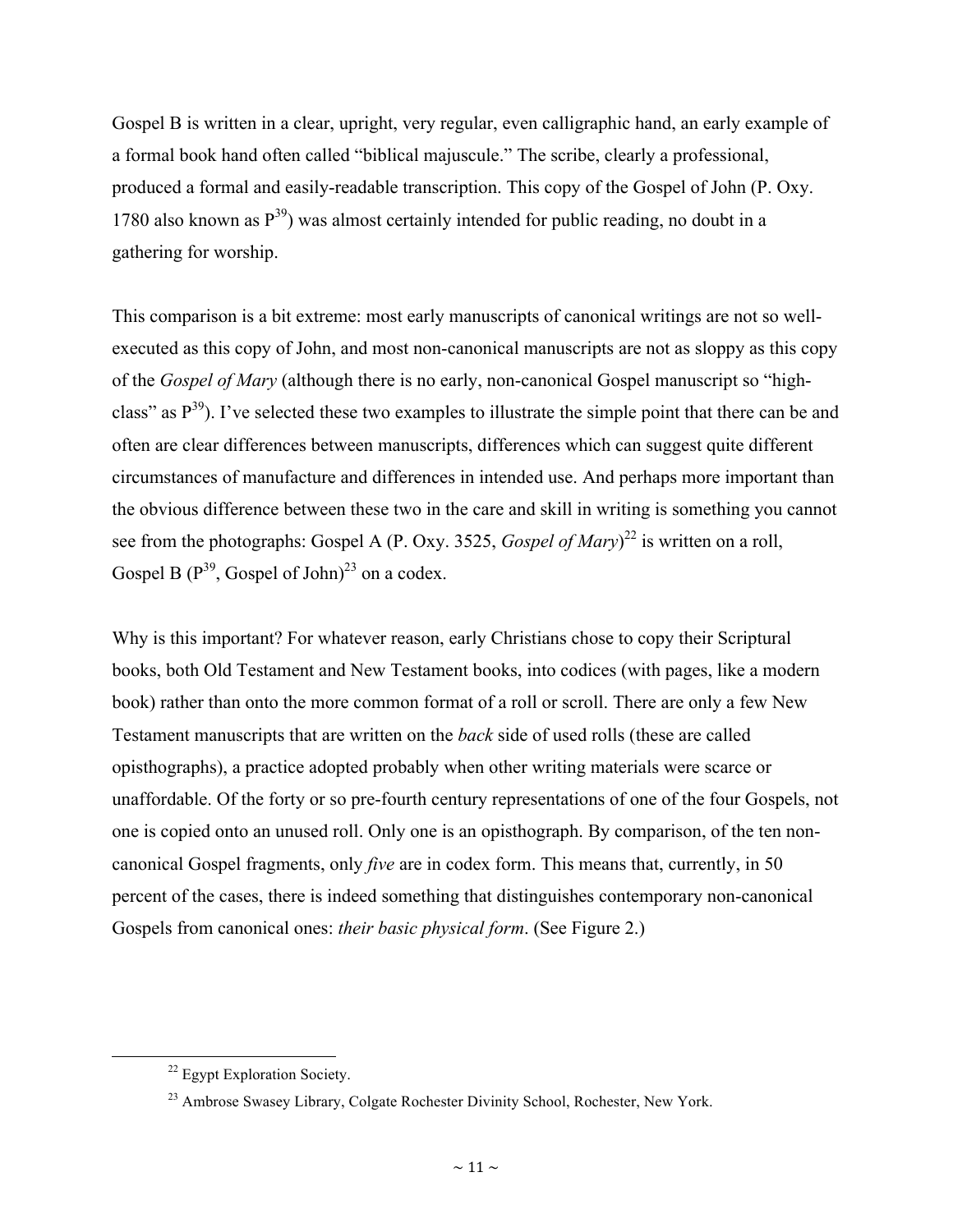| <b>Gospel</b> | <b>Unused Roll</b> | Opisthograph | <b>Codex</b> |
|---------------|--------------------|--------------|--------------|
| Matthew       | O                  |              | 13           |
| Mark          | O                  |              |              |
| Luke          |                    |              |              |
| John          | U                  |              | 18           |
|               |                    |              |              |
| <b>Thomas</b> |                    |              |              |
| Mary          |                    |              |              |
| Peter         | 1                  |              |              |
| "Egerton"     |                    |              |              |
| "Fayum"       | 1                  |              |              |
| P. Oxy. 4009  | 0                  |              |              |
| P. Oxy. 5072  | 0                  |              |              |

**Figure 2. Formats of 2nd and 3rd Century Gospel Manuscripts**

Further, those five non-canonical Gospels that are left, that were copied into codices, tend to lack other physical or scribal characteristics that set almost all the New Testament manuscripts off from others. These characteristics include careful handwriting, as we saw above, but also standard codex size, and the use of readers' aids like punctuation, paragraphing, and the like.<sup>24</sup> It comes down to one or maybe two that have even the same outward form and basic scribal characteristics comparable to the mainstream of canonical-Gospel productions. That is before we even talk about their contents, which, in most cases, is where the real differences begin!

This suggests either that the scribes who copied canonical and non-canonical Gospels either belonged to different socio-religious groups or scribal networks, or if they were in the same groups or networks, they were making conscious distinctions between Scriptural and non-Scriptural documents, even at the stage of copying.

Now, one of the most significant things about the evidence just cited is that all the papyri we have been talking about are dated to the period *before* the establishment of Christianity in the fourth century. That means they all come from a time before there could have been any suppression of competing Gospels by state-sponsored Christianity.

 $^{24}$  For details see Hill, "A Four-Gospel Canon in the Second Century?," 323–32.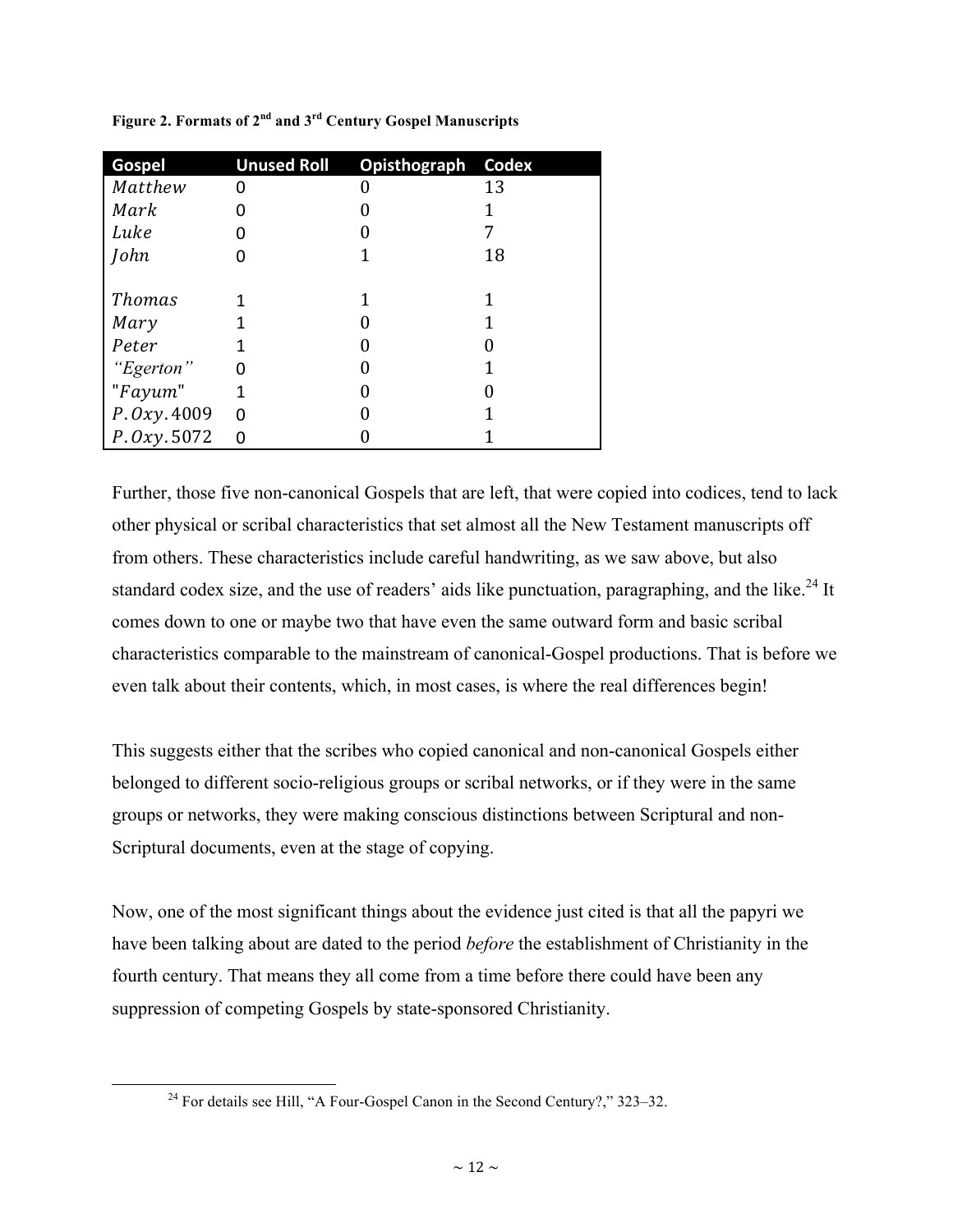Another point of interest is that the papyri all come from Egypt. Why is this important? Egypt is consistently portrayed by historians of early Christianity as the hotbed of "alternative Christianities" in the early period. "[H]eterodoxy," says Epp, "was the mark of the earliest Egyptian period."<sup>25</sup> Ehrman concurs: "the earliest Christians in Egypt were various kinds of gnostic."<sup>26</sup> Even if these statements are somewhat exaggerated, no historian would deny that the tide of theological diversity in the second and early third centuries was perhaps at its highest in Egypt. What that means is that if there is any place in the Mediterranean world where we should expect the "heterodox" Christian books to outnumber "orthodox" ones, it is in Egypt. The fact that heterodox Gospels do not even come close to doing so (even some of the non-canonical Gospels are probably not heterodox), that they are in fact currently outnumbered four to one, and that most of them have distinctively different physical properties from the canonical Gospels are, I think, ponderous problems for the political interpretation.

# **II. PRAXIS**

While the "political" approach just described seems to have emerged as the dominant one both in academia and especially in the popular culture—so much so that it has contributed to our current cultural mythology—it is also fair to say that not all scholars of early Christianity are driven towards primarily political explanations. These scholars realize that churches were mostly busy with their own internal affairs: corporate gatherings for worship, instruction, and fellowship; mission and evangelism; inter-church relations; cultural engagement of various kinds, including, in many instances, trying to avoid harassment or martyrdom. Churches were not fixated on the effort to eliminate rival Christian groups. Even those scholars who favor political explanations usually give some attention to other factors leading to the construction of the Bible as we know it. Key among those factors was the alleged development of certain criteria of canonicity applied to the books available.

 $25$  Eldon J. Epp, "The Significance of the Papyri for Determining the Nature of the New Testament Text in the Second Century: A Dynamic View of Textual Transmission," in W. L. Petersen, ed., *Gospel Traditions in the Second Century Origins, Recensions, Text, and Transmission* (Notre Dame and London: University of Notre Dame Press, 1989), 71–103 at 73.

 $26$  Bart Ehrman, "Christianity Turned on its Head," 118.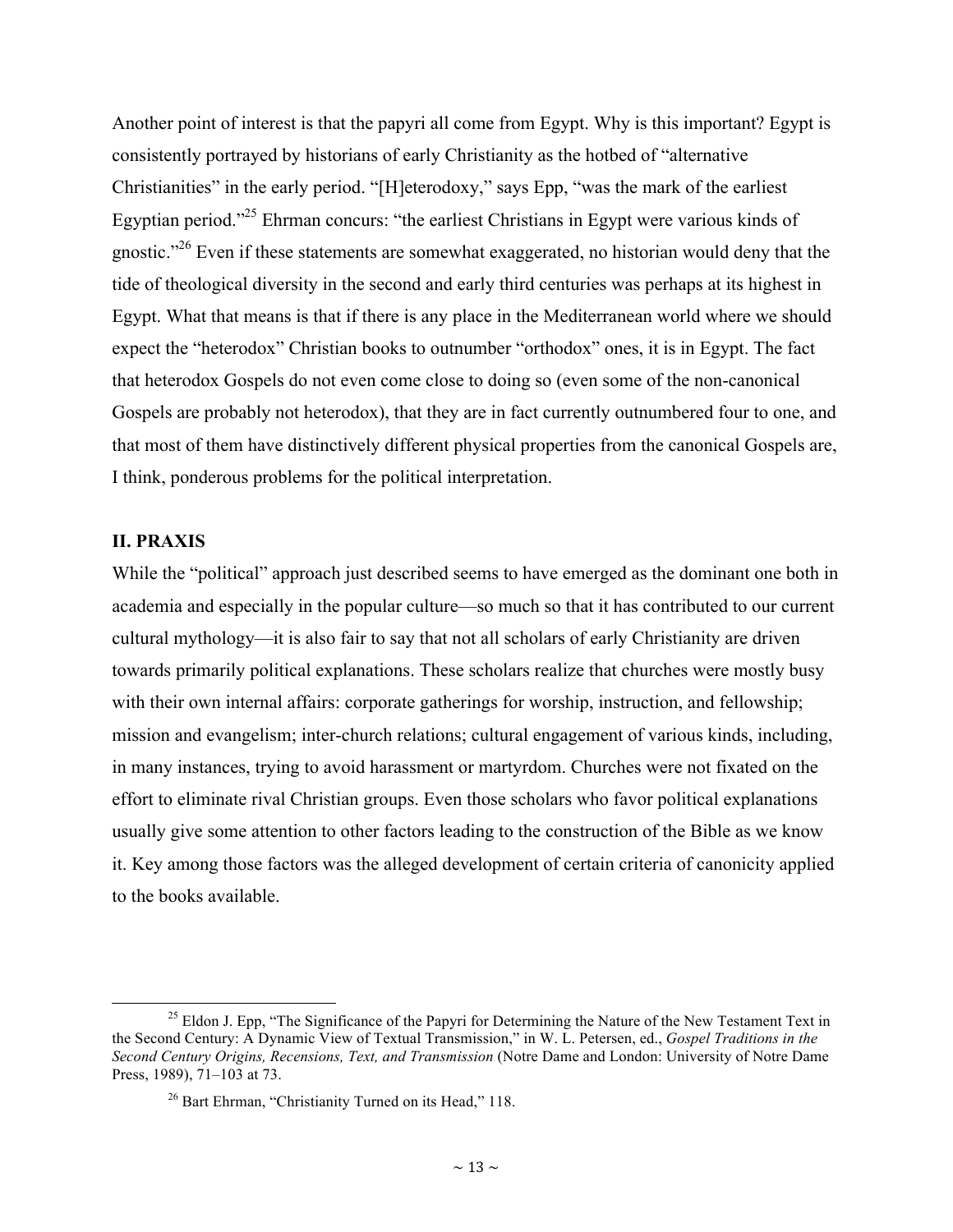One of the most widely-published writers on the formation of the New Testament canon working today is Lee McDonald. McDonald reports that it is generally acknowledged among scholars "that the churches used several criteria, often unequally, in order to determine the contents of their New Testament."<sup>27</sup> As these scholars see it, the churches needed "guidelines ... to determine which books were to be included in their scripture collections and which were not."<sup>28</sup> "The most common criteria employed in the process," McDonald says, "include apostolicity, orthodoxy, antiquity, and use," with the last one being the most determinative.<sup>29</sup> He offers the following explanations:

The writings eventually incorporated into the New Testament apparently met the worship and instructional needs of the churches, while the others did not. The writings that did not remain in the church's sacred collections were those that did not meet the needs of the greater church and had more difficulty being adapted to the churches' changing needs.<sup>30</sup>

Ultimately, it appears that the writings that were accorded scriptural status were the ones that best conveyed the earliest Christian proclamation and that also best met the growing needs of local churches in the third and fourth centuries.<sup>31</sup>

[T]he key to understanding the preservation and canonization of the books which make up our current New Testament is probably usage, especially usage in the larger churches during the third through the fifth centuries. $32$ 

 $27$  Lee Martin McDonald, "Identifying Scripture and Canon in the Early Church: The Criteria Question," in McDonald and Sanders, eds., *The Canon Debate* (Peabody, MA: Hendrickson Publishers, 2002), 416–39 at 423.

<sup>28</sup> McDonald, "Criteria Question," 424.

<sup>&</sup>lt;sup>29</sup> McDonald, "Criteria Question," 423. Many other scholars could be cited as emphasizing the criteria, but I'll only list a few: Harry Y. Gamble, *The New Testament Canon Its Making and Meaning* (Philadelphia: Fortress, 1985), 67–70, who lists four criteria: apostolicity, catholicity, orthodoxy, and traditional usage; Bruce M. Metzger, *The Canon of the New Testament: Its Origin, Development, and Significance* (Oxford: Oxford University Press, 1987), 251–4, who lists three: conformity to the "rule of faith," apostolicity, continuous use and acceptance by the church at large; F. F. Bruce, *The Canon of Scripture* (Downers Grove, IL: InterVarsity Press, 1988), 255–69, who lists six: apostolic authority, antiquity, orthodoxy, catholicity, traditional use, and inspiration; Ehrman, *Lost Christianities*, 240–3, who lists four: antiquity, apostolicity, catholicity, orthodoxy.

<sup>30</sup> McDonald, "Criteria Question," 432.

<sup>&</sup>lt;sup>31</sup> McDonald, "Criteria Question," 434.

<sup>&</sup>lt;sup>32</sup> McDonald, "Criteria Question," 434.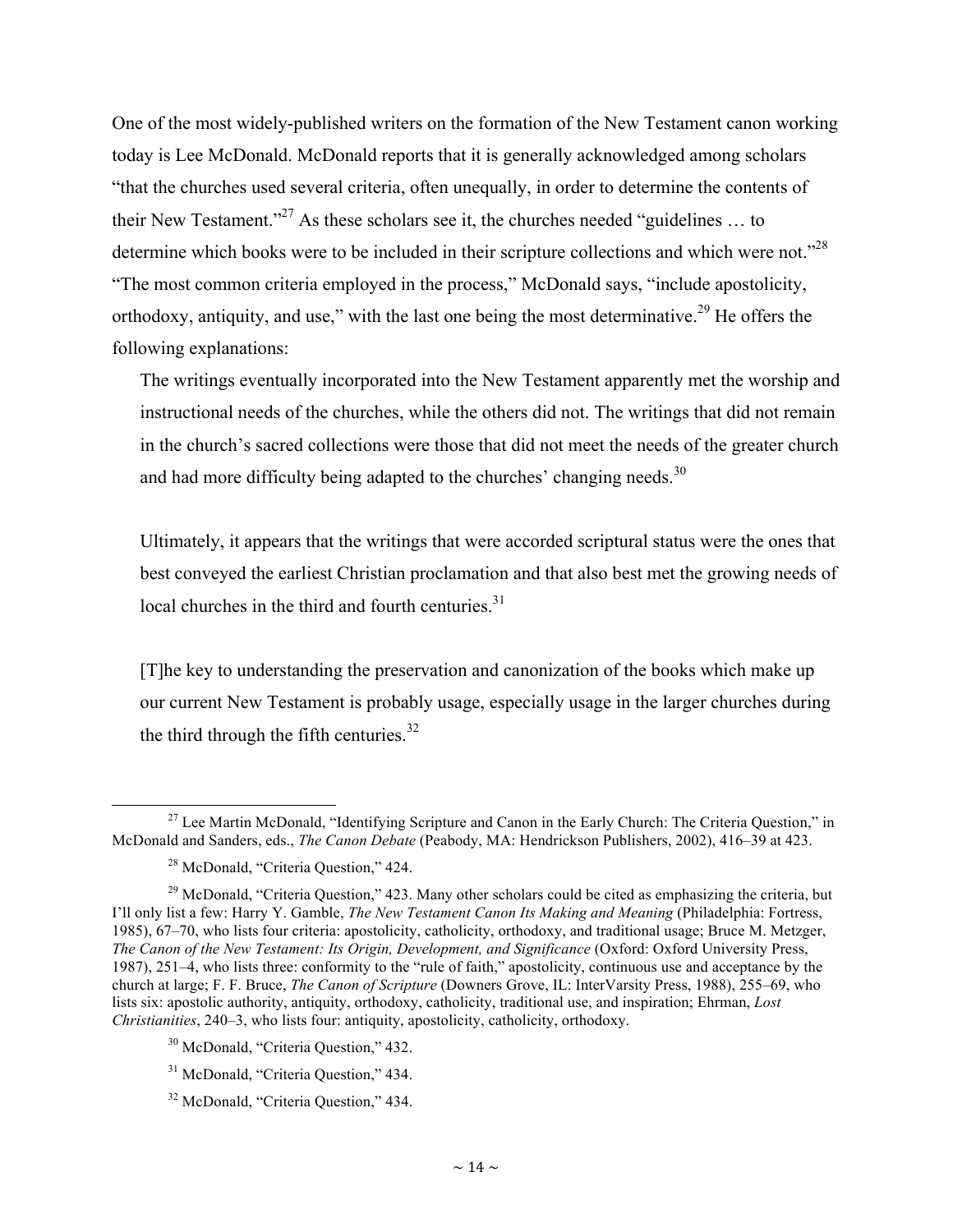This model tends to picture the churches as faced with a nearly undifferentiated mass of similarly-credentialed books, and applying to these books a number of tests: "is it apostolic? Is it orthodox? Is it ancient? Do we find it useful?" Compared to the political approach, especially in any of its more extreme, popular forms, the emphasis here might seem more reasonable, and more appealing. It is only common sense that the church should authorize—canonize—the books it found most *useful*, those that ministered to its membership in worship, preaching, catechizing, counseling, conversation. And it is undeniable that the early church also regarded its New Testament Scriptures as *apostolic* (either written by an apostle or by an apostolic assistant, like Luke or Mark), as *orthodox* (consistent with the witness of the rest of the Scriptures and the church's creedal expressions), and as *catholic* (valid for and recognized in not just one localization of the church but across its broad expanse). Yet, there are also empirical problems with this way of conceiving of the canon as the result of the churches' "praxis," its practice of using a set of criteria for determining its authoritative Scriptures.

First, scholars who stress the role of criteria usually characterize what happened as a "selection process" and try to deduce what criteria churches used in that process. Yet we do not find in the ancient writers any lists of criteria, or any discussions of criteria for *selecting* books. That is, while Scriptural books are sometimes explicitly *acknowledged* to be (among other things) apostolic, orthodox, and catholic, and other books might not be, there is no evidence that the books used as Scripture by the church had first been subjected to a list of qualifying criteria before they were used and acknowledged as Scripture.<sup>33</sup> We simply find them being used as such. And if objections to such use arise, or in the case of a "newcomer," if a book is put forward to be treated as Scripture, then points might be made in response about its having or not having certain qualities that Scriptural books manifest themselves to have. And for most of the books of the New Testament, there is no suggestion that any "tests" were applied at all.

 <sup>33</sup> As stated by H. J. de Jonge, in J.-M. Auwers and H. J. de Jonge, *The Biblical Canons*, BETL 163 (Leuven: Leuven University Press, 2003), 309–19 at 312–13, "It should be noticed in passing that these so-called criteria of canonicity were often used, not to determine *a priori* whether or not a writing was authoritative, but to justify *a posteriori* the high respect in which a writing had already been held for some time past, or the disapproval it had already incurred." I think de Jonge has it right here, except that what he noticed "in passing" is actually a fundamental point.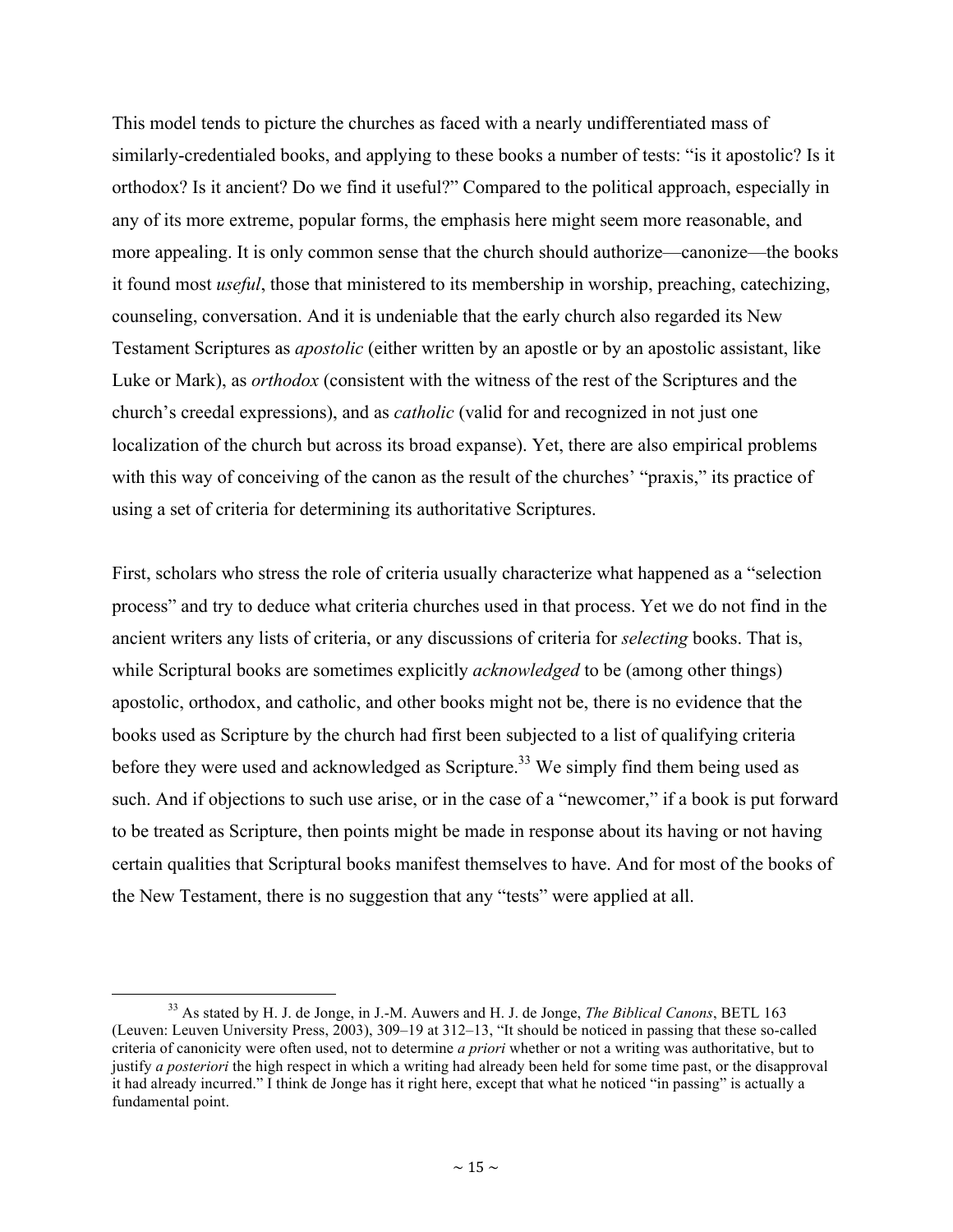Second, all these criteria are considered to have arisen from the mind(s) of the churches, of the second or third centuries, according to their perceived "needs." This ignores any inherent, transcendent or divine properties of the books themselves. It assumes that the idea of a set of authoritative, specifically Christian Scriptures was a late idea and far from the intention of Jesus, the apostles, or any of the actual Scriptural authors. We'll come back to this issue later on.

Third, if the church kept only what it thought "met its changing needs," where is the place for God's disruptive, admonitory voice, for "correction and reproof" as Paul says Scripture gives (2 Tim. 3:16)? Left to decide for itself, is it likely the church would have chosen the dire warnings and condemnations of some of its tendencies, such as are contained in many New Testament books? For instance, the book of Revelation contains charges levelled by the risen Christ against most of the seven churches it addresses and it threatens dreadful judgment against them. The charges include the sins of abandoning love, tolerating immorality, and the eating of food sacrificed to idols. Paul's letters to the Corinthian church reveal that some of its members were engaged in immoral behaviors, were mistreating each other, or were denying basic tenets of the faith. Some in the Galatian churches were toying with what Paul called a desertion of God and an exchange of the true gospel for a false one. None of these are things any church would want to advertise about itself to other churches or to outsiders in a permanent collection of Scriptures. And who would want to put oneself under a continual threat of divine judgment for misbelief or misbehavior?

Fourth, if "use" is the key criterion, we cannot account for the acceptance of books like James or Jude, or even an "acknowledged Pauline" book like Philemon, books which, if we had to judge by our current evidence, were not "used" all that often. As far as we know, there was never any controversy about Philemon, but it is hardly ever cited or mentioned in the early church (not entirely surprising because it is so short). Even McDonald has to concede that some New Testament books "were not cited or used as often as such noncanonical sources as *1 Clement*, the *Shepherd of Hermas*, the *Didache*, *Barnabas*, and the *Epistles* of Ignatius, and possibly also the *Martyrdom of Polycarp*."<sup>34</sup> I think McDonald may have gotten a little carried away here, but the underlying point is true.

<sup>&</sup>lt;sup>34</sup> McDonald, "Criteria Question," 433.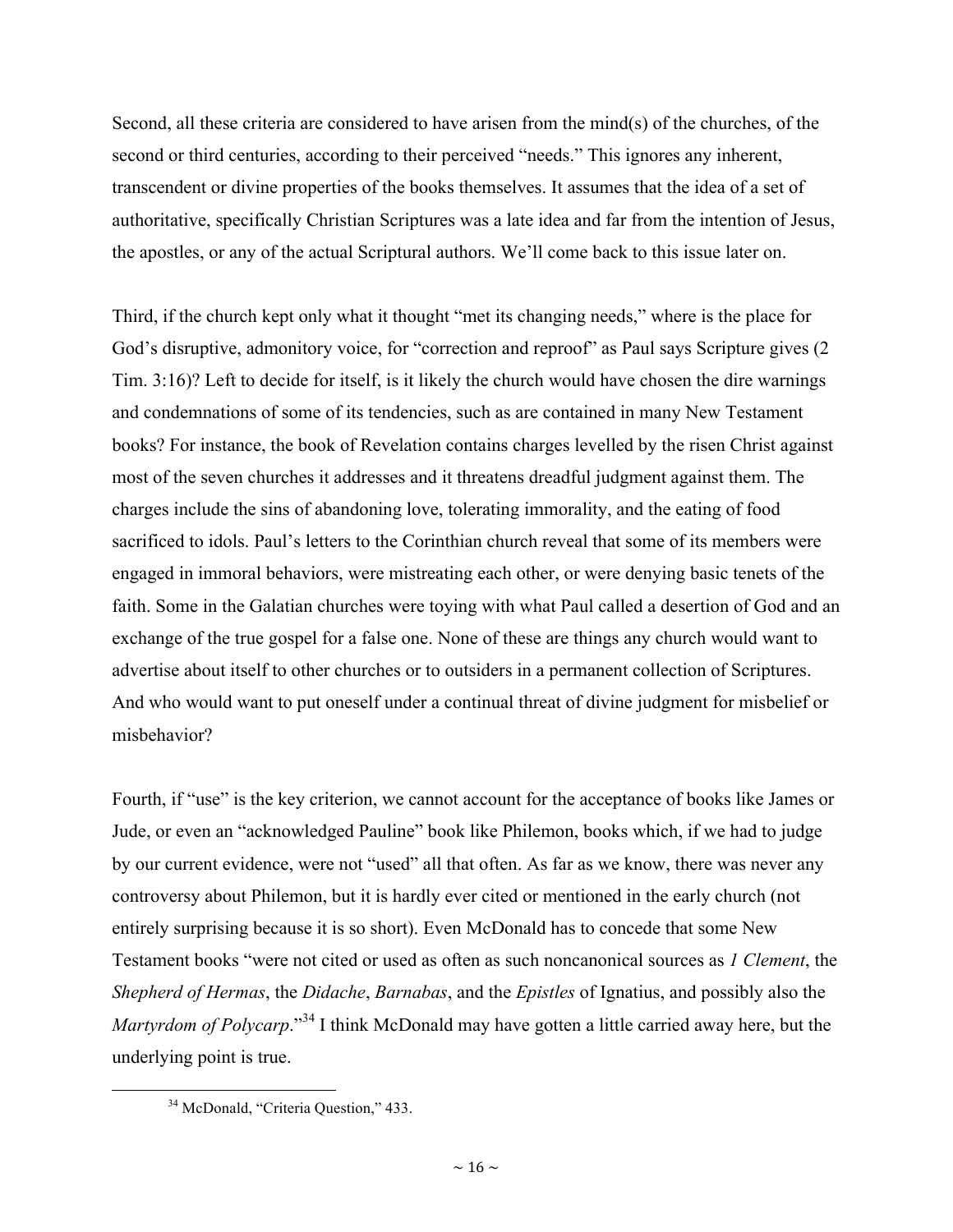Scholars usually just see this as a simple case of *inconsistency*. <sup>35</sup> The church couldn't even be consistent in applying its own criteria! So, it is a problem for the canon. Instead, scholars should see it as a problem for their method. Rather than calling into question the legitimacy of the books in the church's canon, this "inconsistency" calls into question the idea that the church was using a set of criteria to determine the books in the canon.

For one thing, this approach tends to glide over the fact that some books were valued and "used" for different purposes. Some were seen as useful for catechetical training or simply for good Christian reading, but were not Scripture. According to our current artifactual evidence, one of the most popular Christian writings in the early church was *The Shepherd of Hermas*. More early fragments of this work have been found than of almost any New Testament book, excepting John and Matthew! The late second-century author of the *Muratorian Fragment* says this about *The Shepherd of Hermas*: "it ought indeed to be read; but it cannot be read publicly to the people in church" (lines  $77-78$ ).<sup>36</sup> This apparently mirrored the attitude of many Christian writers, including Irenaeus,  $37$  who saw it as quite useful, but not as Scripture—except for Tertullian, who condemned it as apocryphal and false (*On Modesty* 10.12). In the fourth century, Athanasius would call it catechetical but not canonical (*Ep. Fest.* 39).

# **III. PROOF**

One important thing the political and the practical approaches have in common is that they both perceive the process of selecting the books of the New Testament as the collective act of the church, pure and simple. It may have been a drawn-out battle, full of fractious debates and government coercion. Or it may have been an honest but tedious, evolving process of finding consensus through the inconsistent application of more-or-less legitimate criteria. It may even have been, as many would assert, the authoritative declaration of a particular church hierarchy.

 $35$  "In brief, the so-called criteria of canonicity were used with notable flexibility and irritating inconsistency," de Jonge, "The New Testament Canon," 314.

<sup>36</sup> For an English translation of the full text of the *Muratorian Fragment*, see Metzger, *Canon*, 305–7.

<sup>37</sup> See C. E. Hill, "'The Writing which Says …' *The Shepherd of Hermas* in the Writings of Irenaeus," in Markus Vinzent, ed., *Studia Patristica* 65, vol. 13: *The First Two Centuries; Apocrypha; Tertullian and Rhetoric; From Tertullian to Tyconius* (Leuven/Paris/Walpole, MA: Peeters, 2013), 127–38.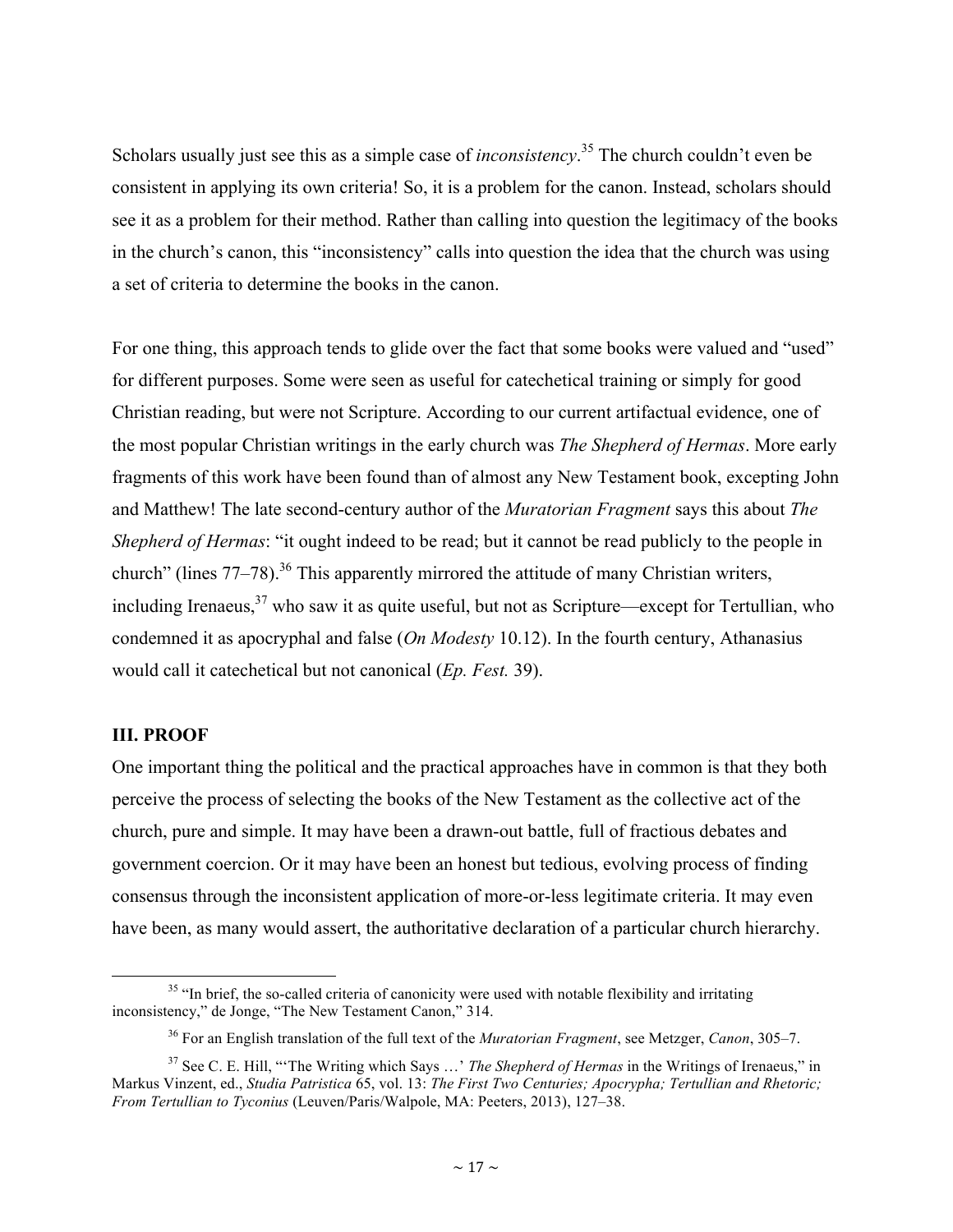But in any case, it was in the church that the idea arose, and it was the church—particularly the church of the fourth and fifth centuries—that spoke with the defining voice.<sup>38</sup>

Any way you slice it, this seems problematic for evangelicals and for historic Protestantism, those who do not believe in an infallible church. How can we place ultimate confidence in a list of books chosen by the church, unless the church too is infallible, at least on par with Scripture or above it in authority? Thus for some, the study of canon has seemed to lead toward Rome, and the Roman Catholic way of looking at things. Since no Scriptural book gives us a list of Scriptural books, how do we know what that list is, unless the church tells us?

# **A. Self-Attesting, Self-Demonstrating**

This was a burning issue at the time of the Reformation, when reform efforts were necessarily focused upon the ultimate source of authority in the church. Was that ultimate divine authority to be sought in Scripture above all else, or was even Scripture's divine voice subject to the church? Calvin refers to those in his day who asked, "Who can assure us that Scripture has come down whole and intact even to our very day? Who can persuade us to receive one book in reverence but to exclude another, unless the church prescribe a sure rule for all these matters? What reverence is due Scripture and what books ought to be reckoned within its canon depend, they say, upon the determination of the church" (*Institutes of the Christian Religion* I.7.1). Calvin and other Protestant theologians answered that the consensus voice of the church is indeed a legitimate and powerful support, once we have faith in the Scriptures. But our confidence in the Scriptures ultimately rests not on human testimony, even the testimony of the church, but on the testimony of God himself by the Holy Spirit, speaking in the Scriptures. The Scriptures are  $α\dot{v}$  τοπίστοι [*autopistoi*] self-authenticating, self-attesting, and this extended to the question of canon as well.<sup>39</sup> Calvin put it memorably,

As to their question—How can we be assured that this has sprung from God unless we have recourse to the decree of the church?—it is as if someone asked: Whence will we

 <sup>38</sup> Ehrman, *Lost Christianities*, "After Jesus' death, his teachings … were granted sacred authority by his followers" (233); later "the authoritative writings of his apostles … were being granted sacred status before the end of the New Testament period" (234). The very way of stating the issue assumes that it is the church that "grants" sacred status to the books. But as we shall see below, the early Christians evidently did not perceive it that way.

<sup>39</sup> See the excellent study by Henk van den Belt, *The Authority of Scripture in Reformed Theology: Truth and Trust* (Leiden/Boston: Brill, 2008).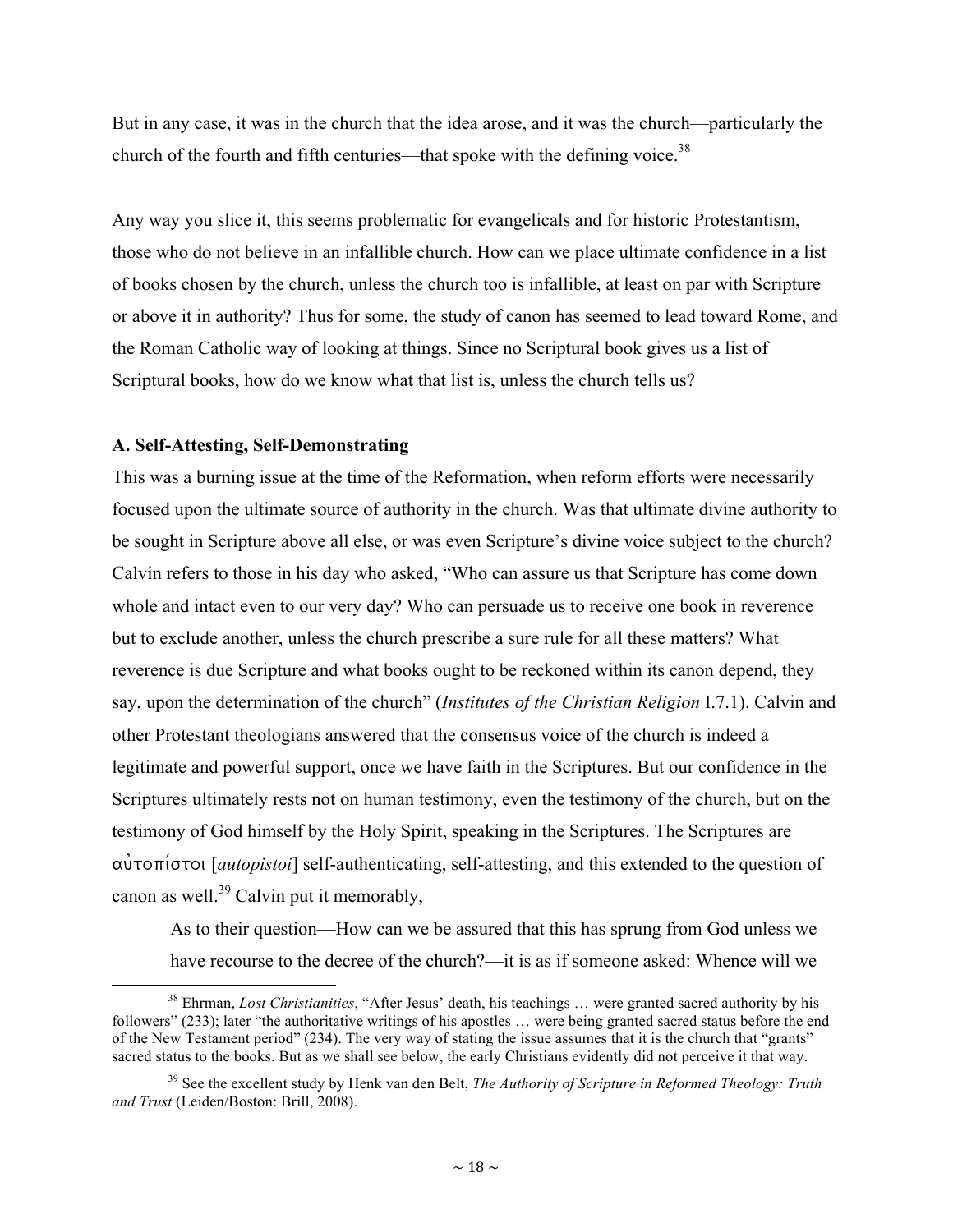learn to distinguish light from darkness, white from black, sweet from bitter? Indeed, Scripture exhibits fully as clear evidence of its own truth as white and black things do of their color, or sweet and bitter things do of their taste (*Inst.* 1.7.2).

[T]hose whom the Holy Spirit has inwardly taught truly rest upon Scripture, and that Scripture indeed is self-authenticated  $\lceil \alpha \nu \tau \circ \pi \nu \sigma \tau \circ \nu \rceil$ ; hence, it is not right to subject it to proof and reasoning (*Inst.* I.7.5).<sup>40</sup>

The key word in the last clause is "subject." As he explains,

Unless this certainty, higher and stronger than any human judgment, be present, it will be vain to fortify the authority of Scripture by arguments, to establish it by common agreement of the church, or to confirm it with other helps....<sup>41</sup> Conversely, once we have embraced it devoutly as its dignity deserves, and have recognized it to be above the common sort of things, those arguments—not strong enough before to engraft and fix the certainty of Scripture in our minds—become very useful aids (*Inst.* I.8.1).

What do we say about such an approach? Some will find it instinctively satisfying while others might think of it rather as a clever subterfuge. What I'd like to say here is that Calvin's view, whether he knew it or not, was surprisingly ancient.<sup> $42$ </sup> In the second and early third centuries, well before the historian can speak of a *final consensus* in the church, and before there was any centralized church hierarchy that could even claim the prerogative of determining the books in

 $40$  "For truth is cleared of all doubt when, not sustained by external props, it serves as its own support"  $(I.8.1).$ 

<sup>&</sup>lt;sup>41</sup> Contrast the words of the Second Vatican Council, "Thus it comes about that the Church does not draw her certainty about all revealed truths from the Holy Scriptures alone. Hence, both Scripture and Tradition must be accepted and honored with equal feelings of devotion and reverence. (10) Sacred Tradition and sacred Scripture make up a single sacred deposit of the Word of God, which is entrusted to the Church," *Dei verbum*, II.9–10, Austin Flanner, gen. ed., *Vatican Council II. The Conciliar and Post Conciliar Documents* (Collegeville, MN: The Liturgical Press, 1975).

<sup>42</sup> Most likely he did not know it, or only had an inkling. Van den Belt, *The Authority of Scripture*, investigates the question whether Calvin derived the term  $\alpha \nu \tau \alpha \tau \sigma \tau$  from ancient sources, and searches in particular the Aristotelian and Euclidian traditions (71–83), then the church fathers (84–86). He sees little possibility of influence (due mainly to the unavailability of editions of the most relevant fathers in Calvin's day), touching briefly only upon a possible "indirect" influence from Justin Martyr's *Dialogue with Trypho*, 7.2. Herman Bavinck, *Reformed Dogmatics*, vol. 1, *Prolegomena*, ed. John Bolt, trans. John Vriend (Grand Rapids: Baker, 2003), 452, is able to claim general patristic support, but only cites a single sentence of Augustine: "canonical scripture is contained by its own fixed boundaries" (*Conf*. 6, 5; 11, 3).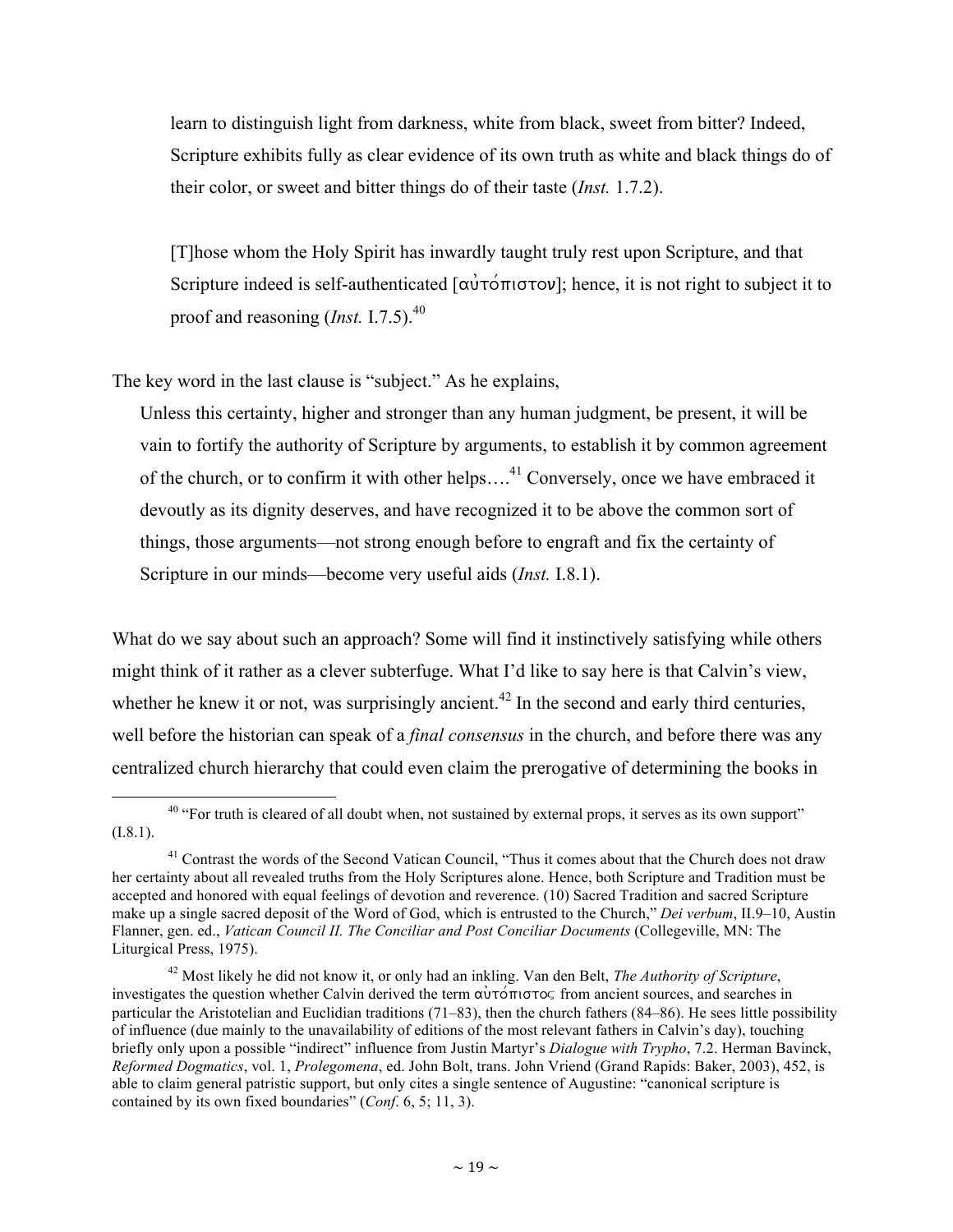Scripture, Christian thinkers were speaking of Scripture in tones that sound surprisingly "Protestant."

This comes through most clearly not in intra-Christian discussion or debate (there were no Protestant-Catholic ecumenical dialogues) but in the encounters between Christians and their critics in educated Greco-Roman society. In the competitive and sometimes treacherous marketplace of ideas in the Greco-Roman world, a persistent indictment lobbed at Christianity was its apparent lack of verification. *Apodeixis* (Greek απόδειξις, from which we get our word "apodictic"), meaning proof or demonstration, is the main term used. For people like the famous second-century physician and philosopher Galen, Christianity was contemptible for its inability or unwillingness to "demonstrate" its teachings on philosophical grounds. Galen saw Jews and Christians as believing on the basis of unproved assertions. <sup>43</sup> Some Christians ventured into the fray, interacting with the philosophical objections of the time in their efforts to present the claims of Christ to both Jews and Greeks.

The first of these is a man whose name is lost to posterity. We know him only from a report of an encounter he had late in life with a much younger man, a student of Greek philosophy named Justin, later known as "Justin Martyr" due to his death by martyrdom in about 165 C.E. In Justin's report of this meeting, the old man introduced the young philosopher to the Hebrew prophets, who, he declares, "did not make their statements by means of proof [or demonstration:  $\mu \in \mathbb{R}$   $\alpha$   $\sigma$   $\alpha$   $\beta$  are  $\alpha$  seeing that they were trustworthy witnesses of the truth above all proof" (*Dial*. 7.2).

<sup>&</sup>lt;sup>43</sup> H. Gregory Snyder, "The Classroom in the Text: Exegetical Practices in Justin and Galen," in Stanley E. Porter and Andrew W. Pitts, eds., *Christian Origins and Greco-Roman Culture. Social and Literary Contexts for the New Testament* (Leiden/Boston: Brill, 2013), 663–85, at 678, "On the contrary, Galen affirms that authority flows not from a text or the person behind it, but from proper application of the scientific method, which for him, stands upon the pillars of proper reason and careful observation." The closest analogy in Galen's works to the approaches of Jews and Christians is perhaps in the practice he attributes to Chrysippus, who "keeps turning away from scientific proofs ... and uses poets, myths, and women for confirmation of his teaching."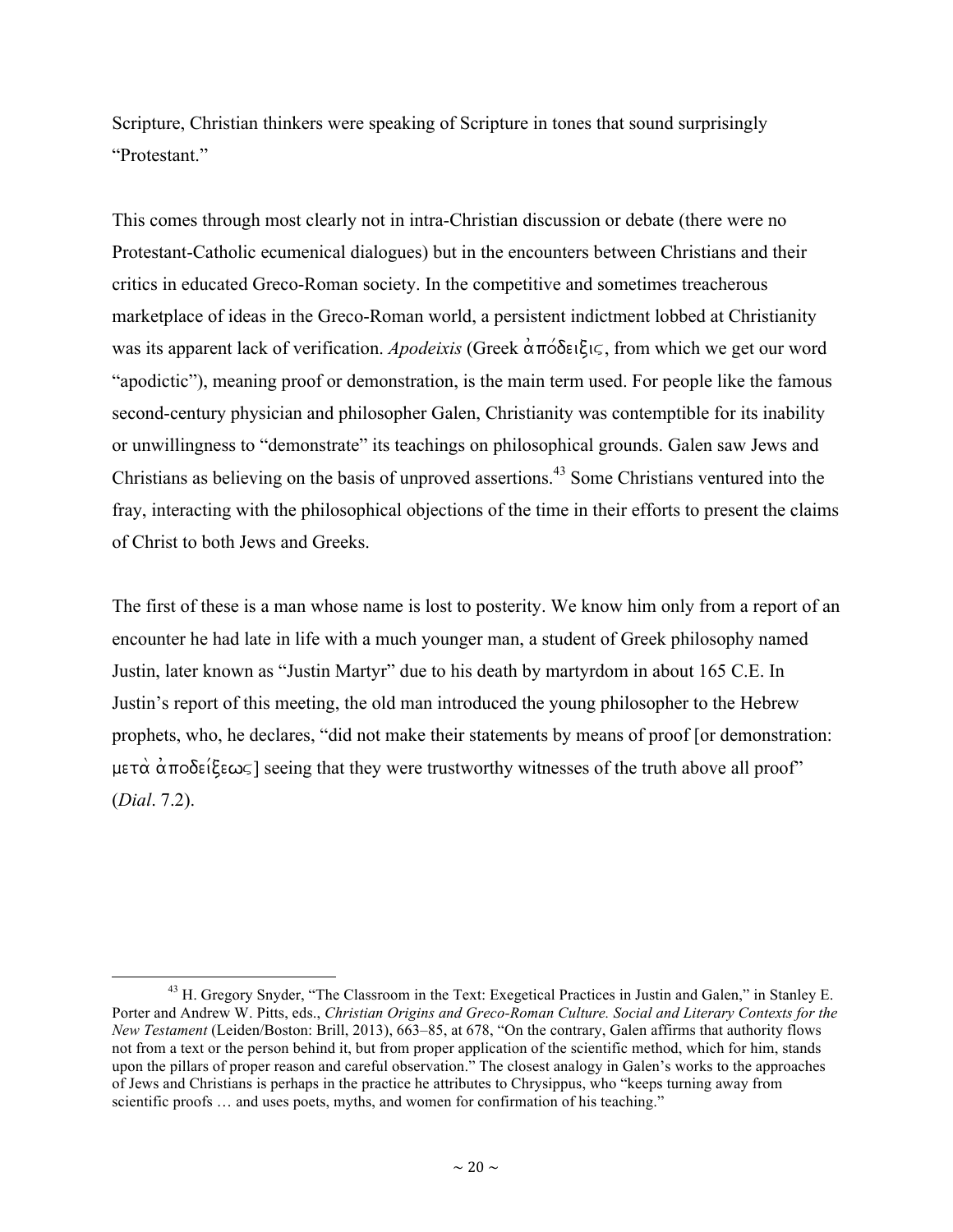To his own astonishment, when Justin turned his attention from the Greek philosophers to the Hebrew prophets, he found it to be as the old man had said.<sup>44</sup> He read not only the prophets but also those whom he calls "the friends of Christ" and put his faith in the crucified one.

When later arguing with Trypho, a Jew, Justin constantly finds "proofs" for his Christian views in the Jewish Scriptures, Scriptures that Justin and Trypho held in common.<sup>45</sup> Typical is *Dial*ogue 57.4, where Justin offers to collect "proofs" on a topic, and then proceeds simply to quote and recap Scriptural passages from Genesis and Exodus. Or *Dialogue* 39.7–8, where we hear Trypho acknowledge: "For that the messiah suffers and comes again in glory and will receive eternal kingship over all peoples, all of whom will be subjected to his rule, this has been sufficiently proven<sup>46</sup> by you from the aforementioned scriptures. But that this man [Jesus] is he, prove to us. And I replied, 'It has been proven already, gentlemen, to those who have ears....'" Justin's reply shows his understanding that recognizing the truth of self-attesting Scripture requires the work of the Spirit, who gives ears to hear.

But for Justin, there were other writings, besides the writings of the Old Testament prophets, which conveyed the same divine power. Justin testifies that Jesus' words, in the Gospels or *Apostolic Memoirs*, "possess a certain awe in themselves, and are able to put to shame those who turn aside from the straight path; while the sweetest rest is afforded those who diligently practice them" (*Dial*. 8.2). <sup>47</sup> Justin also refers to "God's voice spoken by the apostles of Christ (*Dial.* 109), and to "the mighty word which his apostles … preached everywhere" (*1 Apol.* 45). In

<sup>&</sup>lt;sup>44</sup> Justin's experience seems remarkably similar to that of Calvin, who says, "Read Demosthenes or Cicero; read Plato, Aristotle, and others of that tribe. They will, I admit, allure you, delight you, move you, enrapture you in wonderful measure. But betake yourself from them to this sacred reading. Then, in spite of yourself, so deeply will it affect you, so penetrate your heart, so fix itself in your very marrow, that, compared with its deep impression, such vigor as the orators and philosophers have will nearly vanish. Consequently, it is easy to see that the Sacred Scriptures, which so far surpass all gifts and graces of human endeavor, breathe something divine" (*Inst.* I.8.1).

 $^{45}$  By the way, we often rightly complain about someone's practice of "proof-texting" from Scripture, simply listing verses without showing how they prove what we think they are proving. But the very fact that Christians "proof-text," that is, use Scriptural citations nakedly as sufficient proof for something, is a very significant thing.

<sup>&</sup>lt;sup>46</sup> Here and in the following two sentences Justin uses the word,  $\alpha \pi o \delta \epsilon$  (knumi, "prove," the verbal form of the noun  $\alpha$ πόδειξις.

 $47$  My translation. Speaking of Jesus, and in particular his predictions of suffering on the part of those who believe in him and confess him to be the Christ, Justin concludes "so that it is manifest no word or act of his can be found fault with" (*Dial*. 35.7)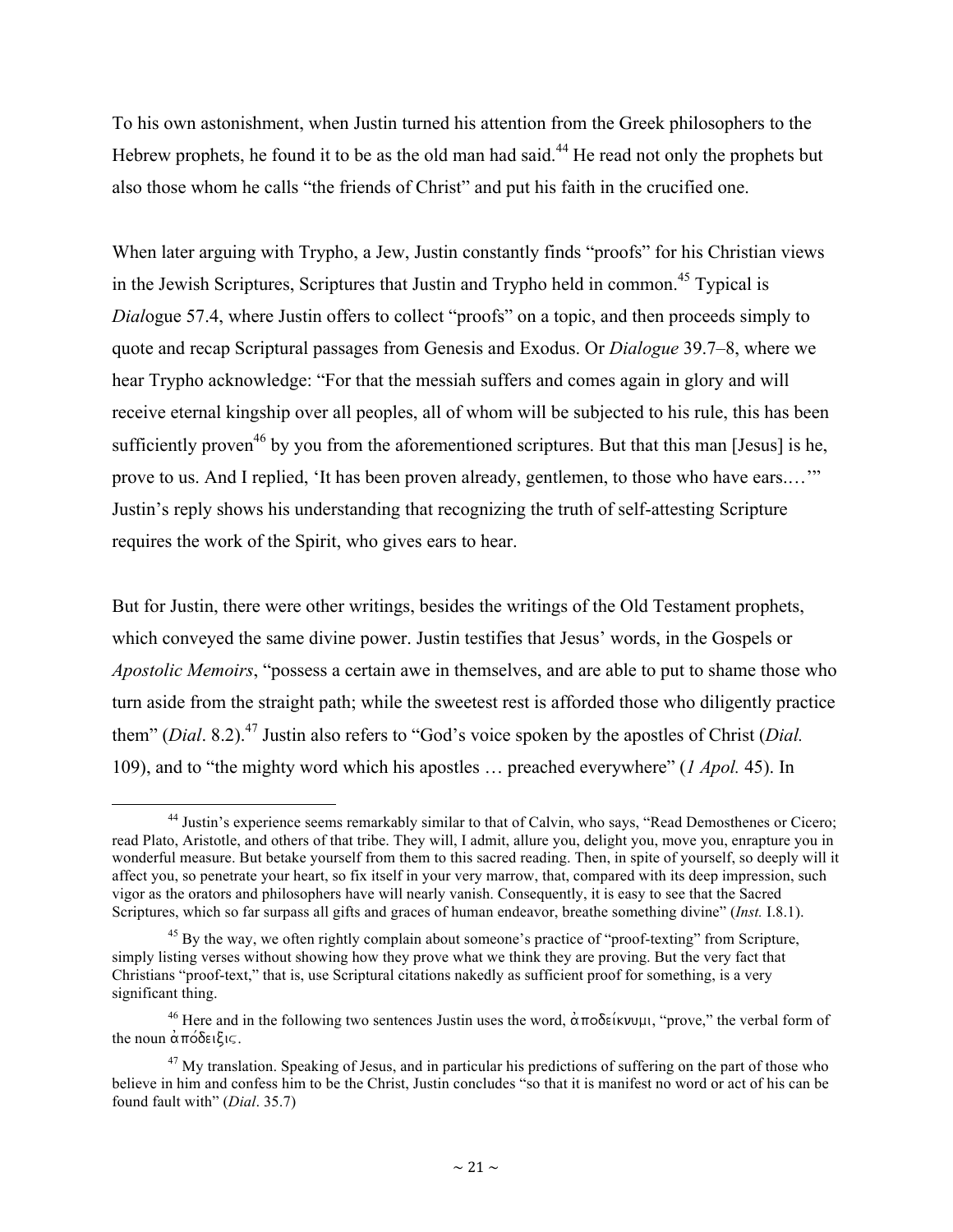effect, this reflects the familiar division of the New Testament writings between "Gospel" and "the apostles."

To Justin and the old man, the words of Jesus, his apostles, and the prophets, particularly their predictive words that came true in history, were the highest form of proof (*1 Apol*. 30.1). Thus Justin is keen to testify that Christians have not "believed empty fables, or undemonstrated words  $\left[\alpha$ ναποδείκτοις λόγοις] but words filled with the Spirit of God and big with power, and flourishing with grace" (*Dial*. 9.1). The words of Scripture, given by the Spirit of God, had a divine power in and of themselves, even if full recognition of that apodictic power came only to those equipped by the Spirit to hear.

Snyder believes "Justin's use of proof language appears to be one of his signal contributions to the development of early Christian intellectual discourse."<sup>48</sup> Justin and his evangelizer, however, were not the only Christians who thought this way. Near the end of the second century Clement of Alexandria (ca. 145 – ca. 215) would join the conversation about justifying "proof." Borrowing a concept from Aristotle in order to counter Aristotelian objections to Christianity, Clement speaks of God and of Scripture as a "first principle," something that is true by necessity, though itself indemonstrable through logical proofs.

If a person has faith in the divine Scriptures and a firm judgment, then he receives as an irrefutable demonstration  $\left[\alpha\pi\right]$   $\left[\alpha\pi\right]$   $\left[\alpha\pi\right]$   $\left[\alpha\pi\right]$   $\left[\alpha\pi\right]$   $\left[\alpha\pi\right]$   $\left[\alpha\pi\right]$   $\left[\alpha\pi\right]$   $\left[\alpha\pi\right]$   $\left[\alpha\pi\right]$   $\left[\alpha\pi\right]$   $\left[\alpha\pi\right]$   $\left[\alpha\pi\right]$   $\left[\alpha\pi\right]$   $\left[\alpha\pi\right]$   $\left[\alpha\pi\right]$   $\left$ him those Scriptures. The faith no longer requires the confirmation of a demonstration  $\delta$  $\alpha$ ποδείξεως]. 'Blessed are those who without seeing have believed' (John 20.29). (*Stromateis* 2.2.9.6).<sup>49</sup>

Clement later expands on the idea.

For in the Lord we have the first principle of instruction, guiding us to knowledge from first to last … through the prophets and the gospel and the blessed apostles. And, if any one were to suppose that the first principle stood in need of something else, it could no longer be really

 <sup>48</sup> Snyder, "The Classroom in the Text," 685.

<sup>49</sup> Clement of Alexandria, *Stromateis Books One to Three*, FTC 85, trans. John Ferguson (Washington, D.C.: The Catholic University of America Press, 1991). Greek text of Clement from Otto Stählin, *Clemens Alexandrinus*, vol. 2, *Stromata Buch I–VI*, GCS 15 (Leipzig: J. C. Hinrichs'sche Buchhandlung, 1906).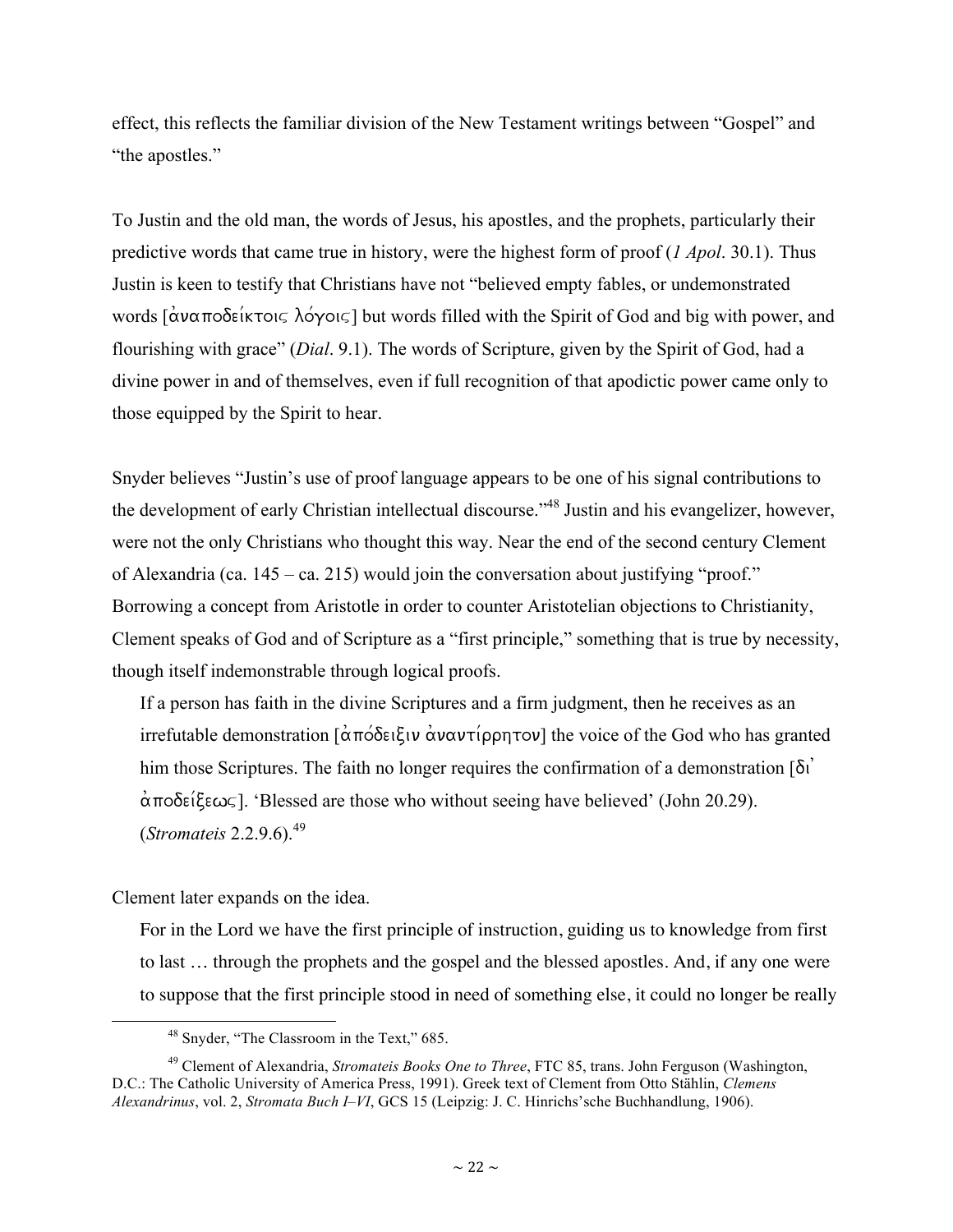maintained as a first principle. He then who of himself believes the Lord's Scripture and his actual voice is worthy of belief.... Certainly we use it [Scripture] as a criterion [kpt]  $\alpha$ ] for the discovery of the real facts. But whatever comes into judgment is not to be believed before it is judged, so that what is in need of judgment cannot be a first principle. With good reason therefore having apprehended our first principle by faith without proof  $\lceil \alpha v \alpha \pi \right|$  we get our proofs  $\lceil \alpha \pi \right|$  about the first principle *ex abundanti* from the principle itself, and are thus trained by the voice of the Lord for the knowledge of the truth. … we do not wait for the witness of men, but we establish the point in question by the voice of the Lord, which is more to be relied on than any demonstration or rather which is the only real demonstration  $\left[\alpha\pi\right]\left(\delta\tau\right)$ . (*Stromateis* 7.16.95)<sup>50</sup>

In tune with Justin and Clement is an anonymous author of the second or third century, who began his treatise on the resurrection this way:

The word of truth is free, and carries its own authority,<sup>51</sup> disdaining to fall under any skilful argument, or to endure scrutiny through proof  $\delta\alpha \dot{\alpha} \pi \delta \epsilon \epsilon \delta \epsilon$  by its hearers. But it would be believed for its own nobility, and for the confidence due to him who sends it. Now the word of truth is sent from God; wherefore the freedom claimed by the truth is not arrogant. For being sent with authority, it were not fit that it should be required to produce proof  $\lceil \alpha \pi \circ \delta \varepsilon$  ( $\xi \in \lceil \alpha \pi \circ \delta \varepsilon \rceil$ ) of what is said; since neither is there any [proof] beyond itself, which is God. For every proof  $\left[\alpha \pi \right]$  and  $\alpha$  is more powerful and trustworthy than that which it proves  $\alpha$ <sup>o</sup>  $\alpha$ <sup>o</sup>  $\beta$  and  $\beta$  and  $\beta$  is either more powerful or more trustworthy than the truth (*Res.* 1.1–6).

Again, Scripture, the word of truth, because it comes from God, carries with it its own authority and does not depend on the skillful proofs of men. I cite one last expression of the theme, this

 <sup>50</sup> Translation, slightly modified, from Henry Chadwick and J. E. L. Oulton, eds., *Alexandrian Christianity: Selected Translations of Clement and Origen* (Louisville and London: Westminster John Knox Press, 1954), 155. Greek from Otto Stählin, ed., *Clemens Alexandrinus*, vol. 3, *Stromata Buch VII und VIII, Excerpta ex Theodoto, Eclogae Propheticae, Quis Dives Salvetur, Fragmente* , GCS 17 (Leipzig: J. C. Hinrichs'sche Buchhandlung, 1909).

<sup>&</sup>lt;sup>51</sup> Greek αὐτεξούσιος. Greek text from Martin Heimgartner, *Pseudojustin – Über die Auferstehung. Texte und Studien*, PTS 54 (Berlin/New York: Walter de Gruyter, 2001). Heimgartner believes the author is Athenagoras of Athens.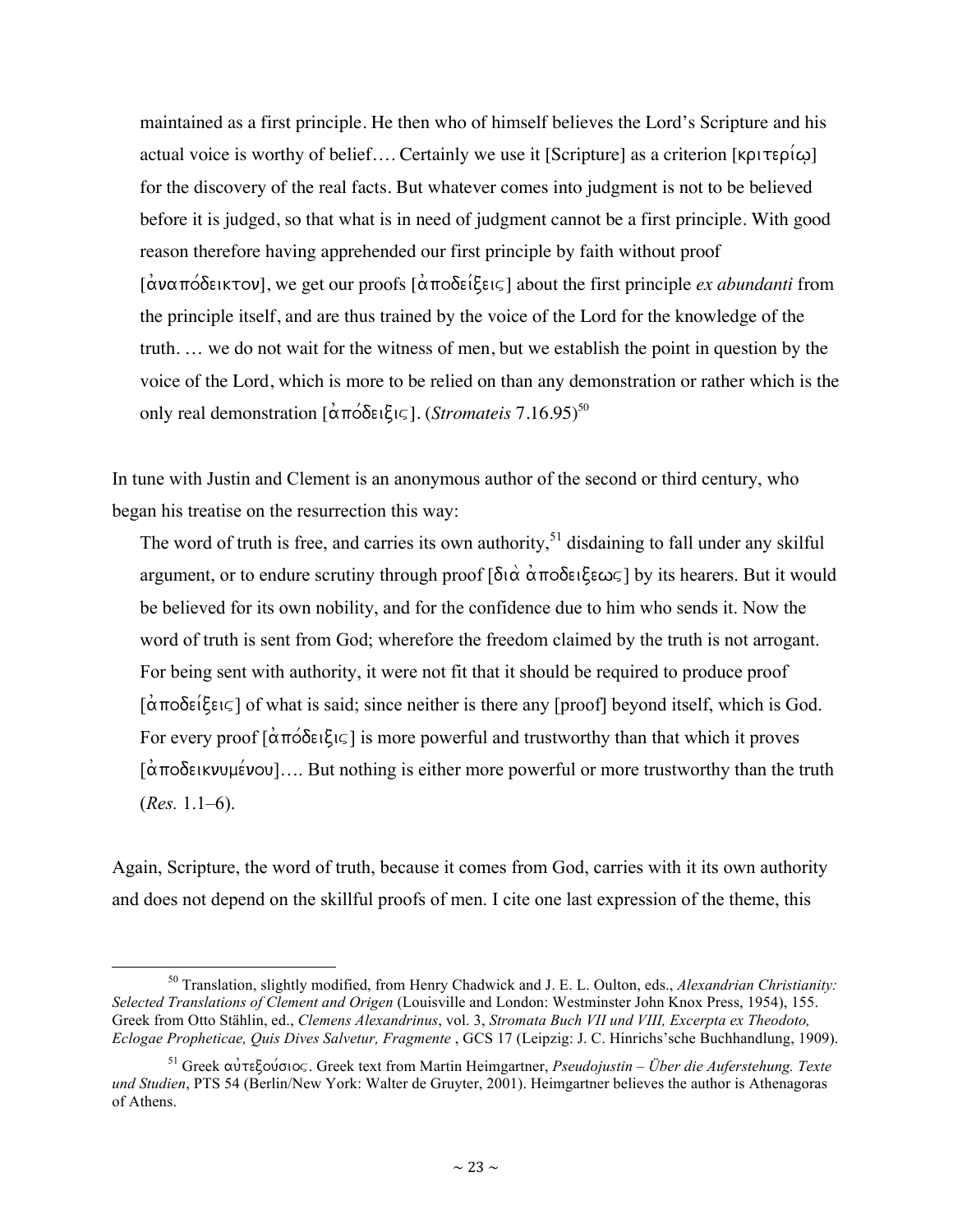one from Origen in his great work against Celsus written ca. 246, who traces this way of thinking back to its apostolic source.

We have to say, moreover, that the Gospel has a demonstration  $\lceil \alpha \pi \circ \delta \varepsilon \cdot \xi \rceil$  of its own, more divine than any established by Grecian dialectics. And this diviner method is called by the apostle the "demonstration  $\left[\alpha \pi \right]$  of the Spirit and of power" (1 Cor. 2.4) (*CCels.* 1.2).

It was Paul who testified to the Corinthians that his speech and message "were not in plausible words of wisdom, but in demonstration of the Spirit and of power" (1 Cor. 2:4), who reported that his gospel came to the Thessalonians "not only in word, but also in power and in the Holy Spirit and with full conviction" (1 Thess. 1:5), accepted "not as the word of men but as what it really is, the word of God, which is at work in you believers" (1 Thess. 2:13).

The old man, Justin, Clement of Alexandria, the author of *De Resurrectione*, and Origen were not only testifying to their own experience of Scripture as the self-demonstrating Word of God, they were echoing the self-testimony of Scripture's authors themselves.

I've taken the time to reproduce the words of these authors for three reasons. First, this aspect of early Christian thought is not well known, but deserves to be. That Christian thinkers, virtually from the birth of what we might call self-consciously Christian, philosophical thought, were treating Scripture as God's self-attesting and self-demonstrating voice suggests the foundational character of this conception. What was revealed in Scripture served as a basis for intellectual discourse. Rather than standing in need of proof, Scripture was proof. Second (and this is probably one reason why this material is not better known), it exposes the deep epistemological chasm that separates the ancients from many of those who study them today in a post-Enlightenment age. To assume that the ancient Christians must have reasoned the way we do is to commit anachronism.

Third, and most immediately relevant for our present purposes, this material is cited here because it provokes some crucial questions: How could people who conceive of Scripture this way, as the self-demonstrating voice of God, presume to judge which books were "useful" enough to be treated as Scripture and which were not? How could those for whom Scripture was the criterion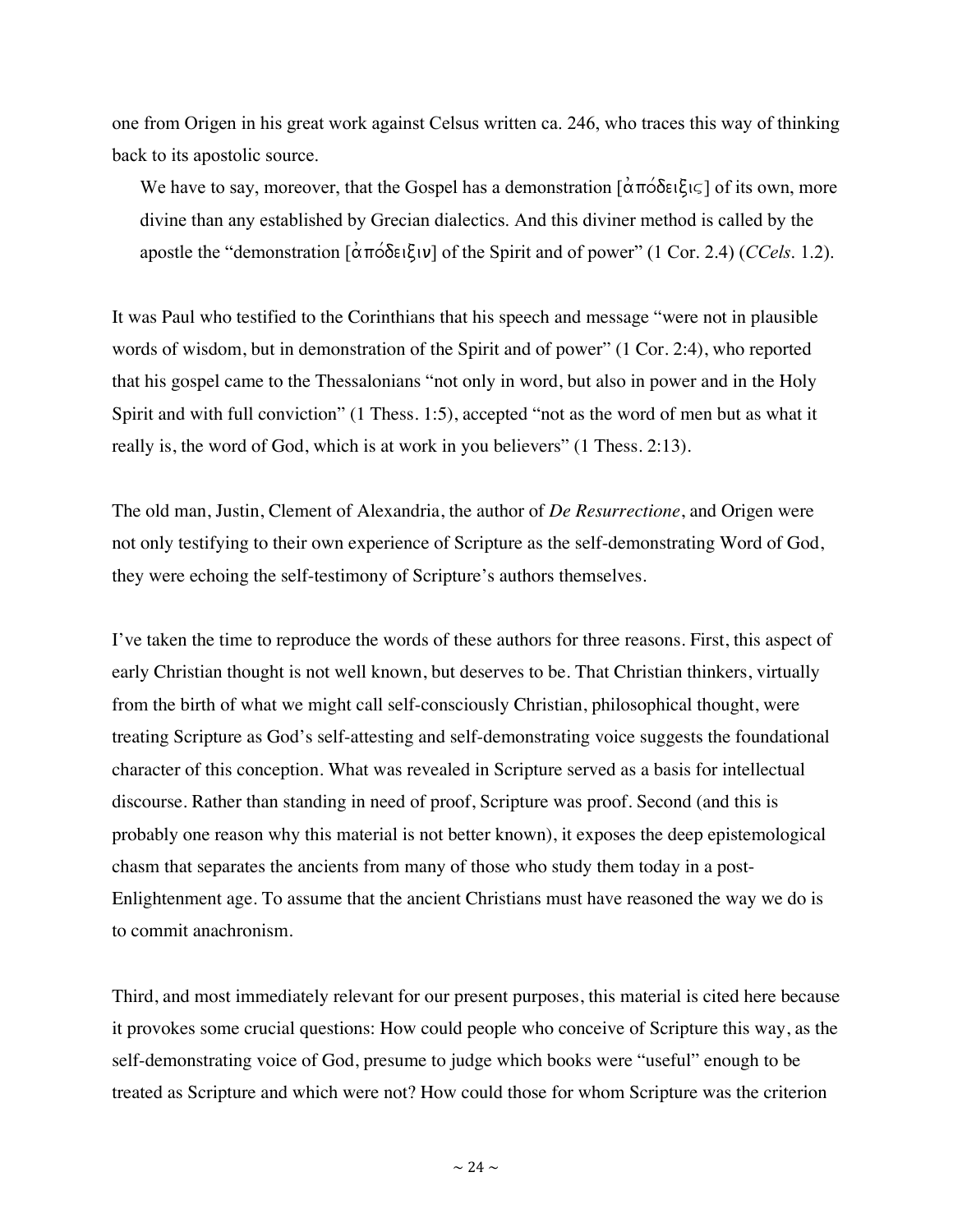of truth, apply criteria for truth to Scripture? From what they tell us, there is little reason to think that they did.

Quite in keeping with what we have seen above, early Christian writers of the second and third centuries describe their own actions with regard to the books of Scripture with words like "receiving," "recognizing," and "confessing." Irenaeus criticizes the Marcionites for not "recognizing" certain books of the New Testament (3.12.12), and others because they do not "confess" the Scriptures but pervert them with their interpretations (3.12.12); others because they "do not admit" John's Gospel but "set it aside" (3.11.9). The *Muratorian Fragment* names certain books that cannot be "received" into the catholic Church (lines 66–7; cf. 82). Justin Martyr had earlier spoken of books "confessed" by the Jews and books not "confessed" by them.

The intuitive response of the church is to *receive*, *confess*, *adopt* whatever God has graciously given to his people, through his authorized mouthpieces, whether the church finds that these books meet its felt needs or whether they challenge or rebuke its needs. For Scripture, as Paul had written, and as the church discovered through experience, is profitable for teaching, for reproof, for correction, and for training in righteousness (2 Tim. 3:16).

# **B. Not Chosen but Inherited**

Many historians of the canon today tend to envision what happened in something like the following way. It was not until sometime in the second century when churches began to think they needed a new set of Scriptures,  $52$  and when they did they were already faced with a sprawling assortment of books that had piled up over the years. As there was no effective, centralized hierarchy in the church issuing authoritative decrees on the subject, each church or group of churches in a region would have to start essentially from scratch and construct its own set of authoritative writings. Thus, as we saw above, scholars posit the need for churches to develop sets of criteria. We saw some of the problems with this approach above. Here we consider the idea that such a "sorting process" began only in the second century with a relatively

 <sup>52</sup> E.g., Gamble, *The New Testament Canon*, 12; L. M. McDonald, *The Formation of the Christian Biblical Canon* (Peabody, MA: Hendrickson, 1995), 319, "the NT canon process began in the second century with the recognition of Christian literature as scripture that was useful for the teaching and mission of the church.…"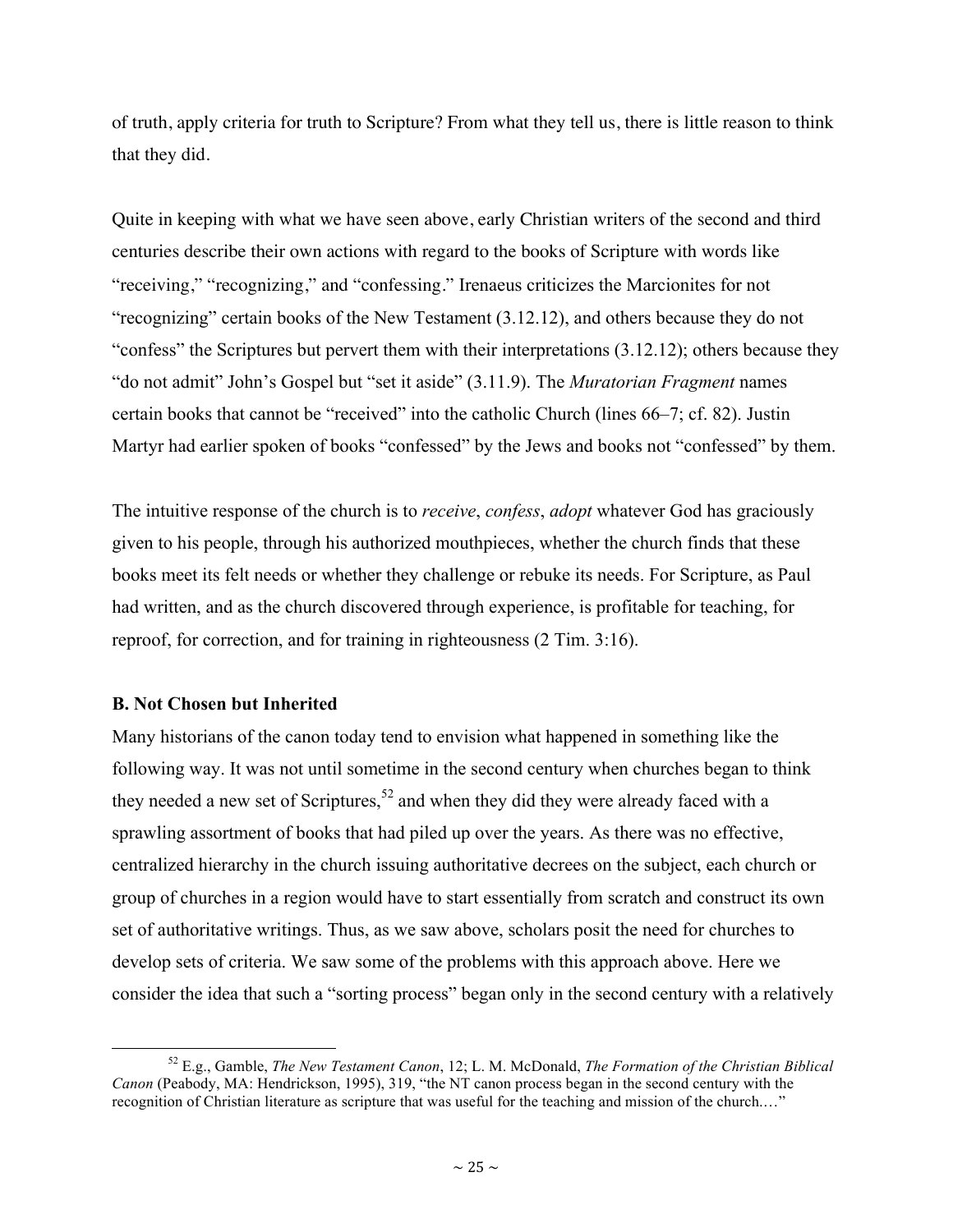large body of candidates and was carried out by churches, in various *ad hoc* ways. Here are two problems with such an approach:

First, if this were the case, and particularly if Christianity was as diverse and disorderly as we are led today to believe, we would expect to find considerably diverging sets of writings being cited as Scripture. But this is not what we find. The sets of books used as New Testament Scripture and called Scripture before the late fourth century vary to some degree, but that degree is not especially large.

We could compare, for instance, the two Christian authors from whom we have the most material near the end of the second century, Irenaeus in Lyons and Clement in Alexandria. Despite the common assertion that the notion of a "New Testament canon," a closed collection of books, simply did not exist before the fourth century,  $53$  it appears that Irenaeus, for one, disagreed. In *Against Heresies* 4.33.8 Irenaeus speaks of "the unfeigned preservation, coming down to us, of the scriptures, with a complete collection allowing for neither addition nor subtraction...."<sup>54</sup> This sounds a lot like a closed collection of Scriptures, or, a canon. It must be said, however, that neither Irenaeus nor Clement ever produces for us a full list of his New Testament Scriptures. We can only hope to gain a close approximation of what their New Testament's must have contained by looking at the quotations and statements they make in their writings. When we do this, we can see even from our approximations that these collections were very similar. (See figure 3.)

 <sup>53</sup> Just one recent example would be David Brakke, "Scriptural Practices in early Christianity: Towards a New History of the New Testament Canon," in Jörg Ulrich, Anders-Christian Jacobsen and David Bakke, eds., *Invention, Rewriting, Usurpation: Discursive Fights over Religious Traditions in Antiquity* (Frankfurt am Main: Peter Lang, 2012), 263–80 at 266, "And so it is simply anachronistic to ask of writers of the second century which books were in their canon and which not—for the notion of a closed canon was simply not there." For more early evidence of the existence of such a notion see C. E. Hill, "The New Testament Canon. *Deconstructio ad absurdum*?" *Journal of the Evangelical Theological Society* 52 (2009): 101–119, esp. 113–17.

<sup>54</sup> The translation of Robert M. Grant, *Irenaeus of Lyons* (London/New York: Routledge, 1997), 161.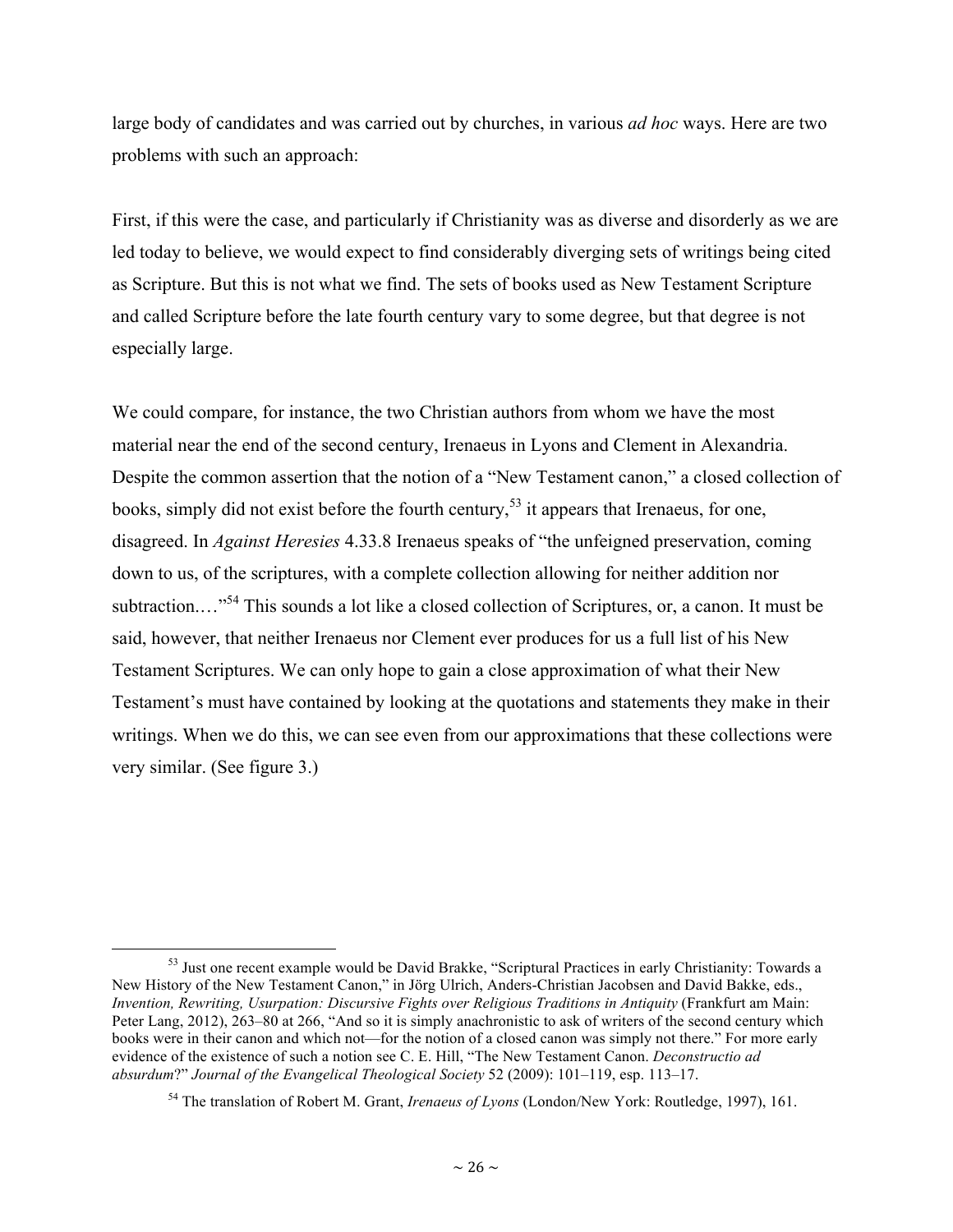|                      | <b>Irenaeus of Lyons</b>  | <b>Clement of Alexandria</b> |
|----------------------|---------------------------|------------------------------|
| <b>Gospels</b>       | Matthew, Mark, Luke, John | Matthew, Mark, Luke, John    |
| <b>Acts</b>          | Acts of the Apostles      | Acts of the Apostles         |
| Paul                 | 13 letters                | 13 letters + Hebrews         |
| <b>Other Letters</b> | Hebrews                   |                              |
|                      |                           | James                        |
|                      | 1 Peter                   | 1 Peter                      |
|                      | 2 Peter?                  | 2 Peter                      |
|                      | 1 John                    | 1 John                       |
|                      | 2 John                    | 2 John                       |
|                      | 3 John?                   | 3 John                       |
|                      |                           | Jude                         |
| <b>Apocalypses</b>   | Apocalypse of John        | Apocalypse of John           |
|                      |                           | Apocalypse of Peter?         |
| <b>Others</b>        | Hermas?                   | Barnabas?                    |
|                      |                           | Hermas?                      |
|                      |                           | Didache?                     |
|                      |                           | 1 Clement?                   |
| <b>Not Cited</b>     | James                     |                              |
|                      | Jude                      |                              |

**Figure 3. The New Testament Collections of Irenaeus and Clement of Alexandria**

Despite the abundance of Gospels available (remember, experts claim that perhaps 8–12 other Gospels existed), each of these writers confesses only four to be authentic and authoritative—and these were the same four. Each uses the same book of Acts—no apocryphal *Acts of Andrew*, *Acts of John*, or *Acts of Peter*. Each has apparently the same thirteen epistles of Paul, plus Hebrews, though Clement attributes Hebrews to Paul and Irenaeus gives no indication of its authorship. Each also uses 1 Peter, 1 John, 2 John, and Revelation as Scripture. That is at least twenty-three books of our twenty-seven that the Alexandrian and the Lyonian clearly had in common, and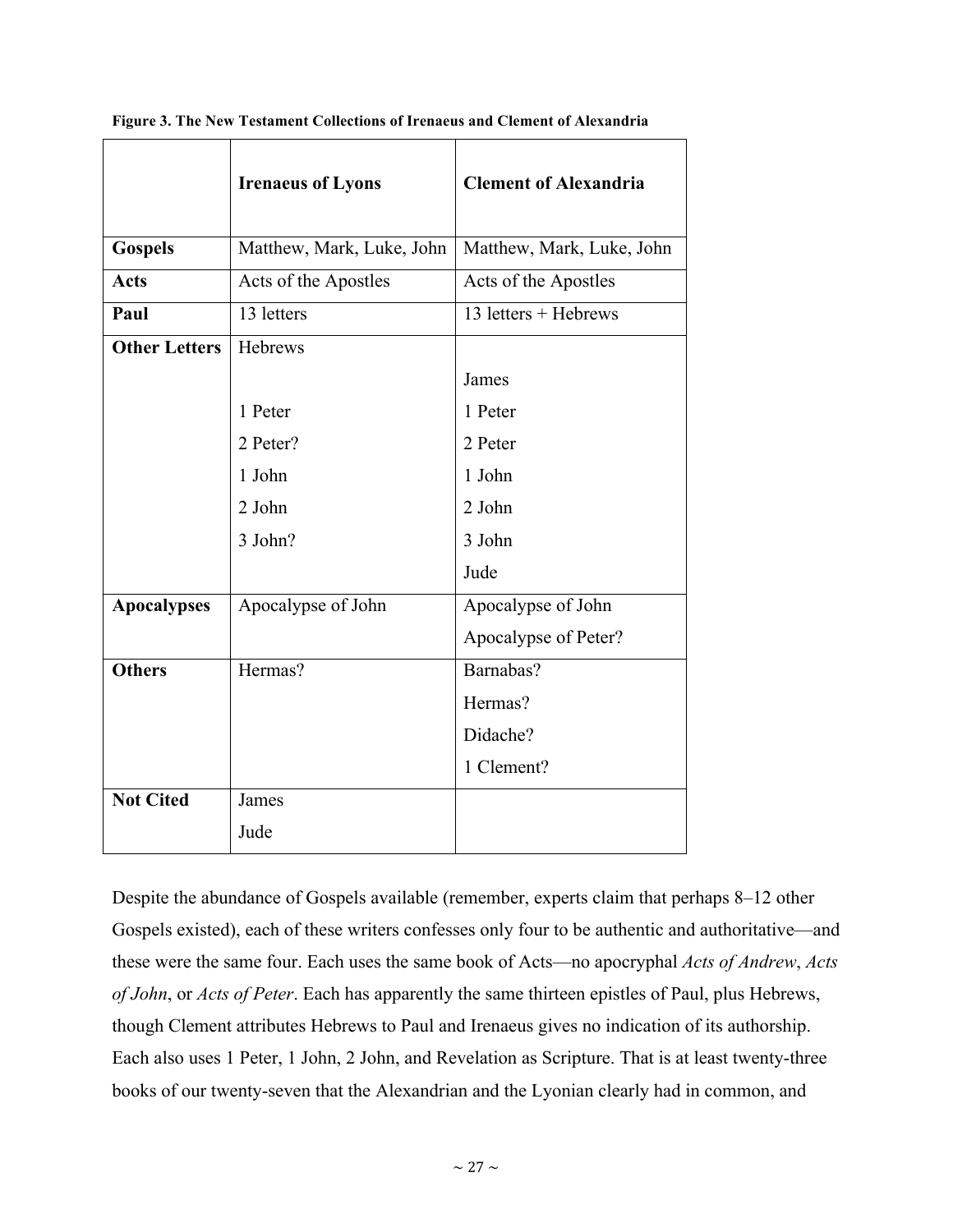indeed, this group of books appears to be fairly stable throughout the churches of the time. <sup>55</sup> And what about the remaining epistles, James, Jude, 2 Peter, and 3 John?

I think there are traces of the knowledge of both 2 Peter<sup>56</sup> and of 3 John<sup>57</sup> in Irenaeus' writings, though these are not so clear as to be obvious. There is no apparent use of James and Jude. It is not impossible that Irenaeus simply found no reason to cite James or Jude and that he had all twenty-seven books of our New Testament.<sup>58</sup> I would not claim that he did, only to observe that his New Testament, if it was not identical to our own, must have been quite close to it.

As for Clement, he seems to have accepted all of the non-Pauline letters of the New Testament. So, it appears that Clement had all twenty-seven books. The catch is that Clement may have accepted two or three, some say as many as five other books as well (*Ps. Barnabas*, the *Apocalypse of Peter*, *The Shepherd of Hermas*, possibly *1 Clement*, and *Didache*). He certainly used these books and valued them highly, though it is not entirely clear that he considered any or all of them to be Scripture (and I would have particular doubts about the last three).<sup>59</sup>

<sup>&</sup>lt;sup>55</sup> We might compare, for instance, the usage of Theophilus of Antioch, from slightly earlier, and of Tertullian of Carthage from slightly later. Theophilus appears to use the four Gospels, Acts, a Pauline corpus, and the book of Revelation. He may know more, but this is just what we can deduce from his writings that have survived and from testimonies about the ones that did not survive (see Hill, *Who Chose the Gospels?*, 90–93; Metzger, *Canon*, 117–119). Tertullian's New Testament contained the four Gospels, Acts, the Pauline epistles, Hebrews (which he attributed to Barnabas), Revelation, and of the general epistles, at least 1 Peter, 1 John, and Jude (Metzger, *Canon*, 157–160).

<sup>56</sup> 2 Peter 1:15 seems to be echoed in *AH* 3.1.1. This is made more credible by the fact that in Irenaeus's region, writing a few years earlier (in 177 or 178), the author of the *Letter of Vienne and Lyons* apparently knows 2 Peter 1:8 (*HE* 5.1.45).

<sup>57</sup> 3 John 9–10 in *AH* 4.26.3.

<sup>58</sup> On his use of *The Shepherd of Hermas*, which some believe he considered to be Scripture, see Hill, "'The Writing which Says." It appears that Irenaeus valued this work as a faithful exposition of apostolic teaching but not as apostolic or as Scripture.

<sup>59</sup> While Clement obviously holds *The Shepherd of Hermas* in esteem, Batovici concludes "it is not always an easy task to grasp the meaning of this esteem" (Dan Batovici, "Hermas in Clement of Alexandria," in Markus Vinzent, ed., *Studia Patristica* 66, vol. 14: *Clement of Alexandria; The Fourth-Century Debates* (Leuven/Paris/Walpole, MA: Peeters, 2013), 45–51 at 45). Metzger, *Canon*, 134, n.43, also observes that "Clement does not hesitate to criticize an interpretation given by the author of the *Epistle of Barnabas* (*Paed*. II. X. 3 and *Strom*. II. Xv. 67)." Eusebius reports that Clement, in his now lost *Hypotyposes*, gave concise comments about all the canonical ( $\epsilon v \delta(\alpha \theta \eta(\kappa \omega))$  Scriptures, "not omitting even the disputed books—that is, the Epistle of Jude and the other Catholic Epistles, and the *Epistle of Barnabas*, and the *Apocalypse of Peter*" (*Eccles. Hist*. 6.14.1). Exactly what Clement said about these books we unfortunately do not know, but the fact that he treated the last three along with the others probably shows his high esteem for them.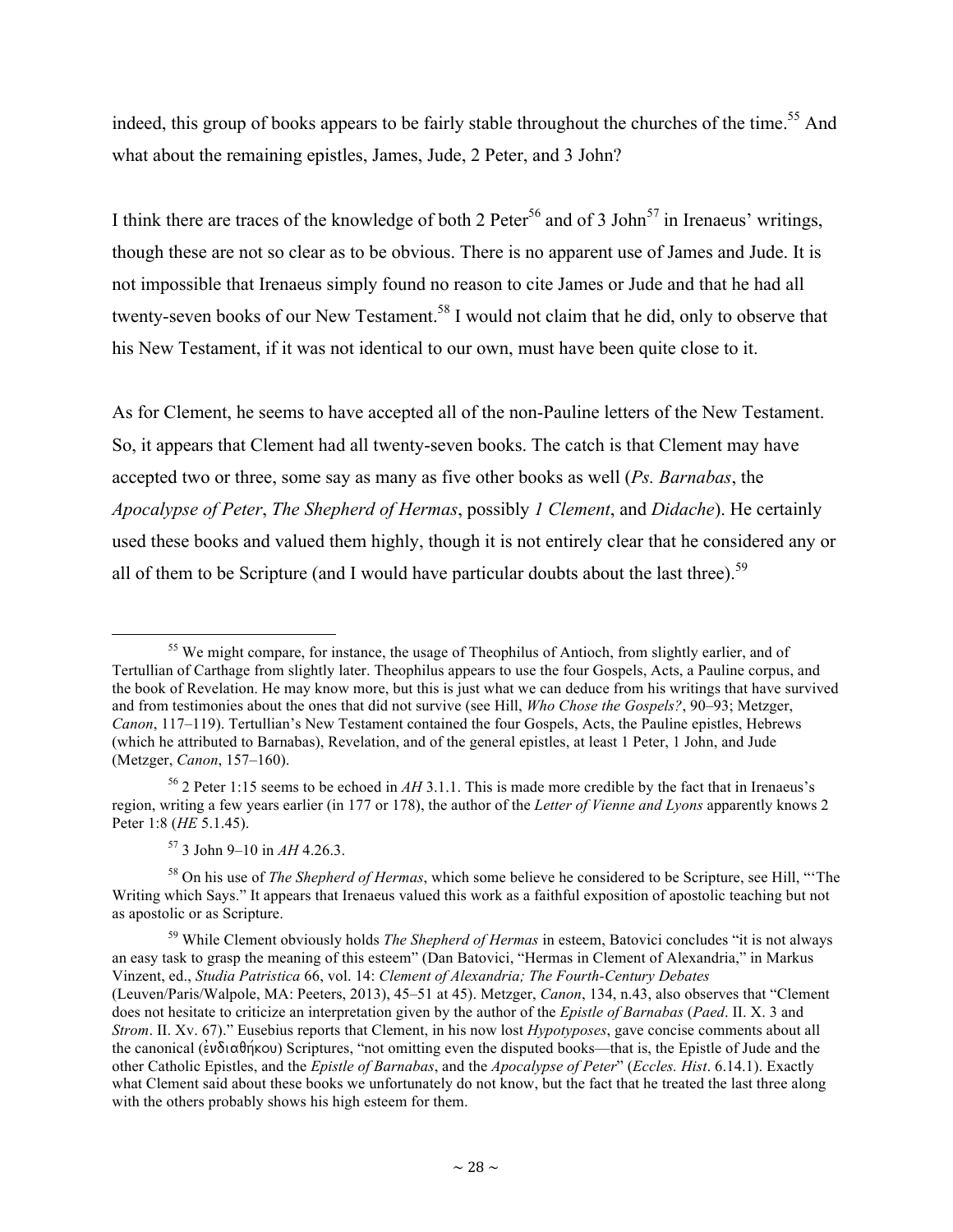In any case, the fact that the collections of new Christian Scriptures used by Clement and Irenaeus in the late second century, on opposite sides of the Mediterranean Sea, resemble each other so closely, undermines the notion that churches, at a relatively late date in the second century, were only beginning to sort through a large mass of Christian writings.

To carry the story of these early corpuses or canons further for a moment, already by about the middle of the third century one could say that the ones used by Clement and Irenaeus are coalescing, as is visible in the work of Origen. In his *Homilies on Joshua* Origen actually gave a list of the New Testament books which corresponds exactly with our own twenty-seven, including James and Jude but no *Barnabas*, *Shepherd*, or *Apocalypse of Peter*. Some scholars, however, disqualify this list because we have it only in an early fifth-century Latin translation by Rufinus of Aquileia and the original Greek is lost. Besides, Origen reports elsewhere that some of the New Testament books (2 Peter, 2 and 3 John, 2 Timothy) were disputed by others.<sup>60</sup> But, as Metzger has suggested, it is entirely understandable that Origen would give his own view in a homily while qualifying his reports in his more scholarly writings.<sup>61</sup> Moreover, the same list of New Testament books is all but established by Origen's use of and comments about them elsewhere. $62$ 

The textbooks will emphasize that by the time Eusebius wrote his *Ecclesiastical History* in the early years of the fourth century, several of the books of the New Testament were still disputed: Hebrews, James, 2 Peter, 2 and 3 John, and Jude, and by this time, Revelation too had fallen under suspicion in the minds of some, including Eusebius himself. What the textbooks usually bypass is that while Eusebius faithfully reports that these books are disputed by some, he also says they are used by "most" of the churches (*HE* 2.23.24–25; 3.31.6). And if you add these "disputed" books to the group he says are "acknowledged by all," you get a list of exactly our twenty-seven—meaning that according to Eusebius, "most" churches were using just these

 <sup>60</sup> These include 2 Peter and 2 and 3 John (see Eusebius, *Hist. eccl.* 6.25.8) and 2 Timothy (*In Matt. ser. vet. interp*. 117).

<sup>61</sup> So Metzger, *Canon*, 140.

<sup>62</sup> There is a similar situation in his *Homilies on Genesis* 13.2, where, without listing all their books, he lists all the New Testament authors: "Isaac, therefore, digs also new wells, nay rather Isaac's servants dig them. Isaac's servants are Matthew, Mark, Luke, John; his servants are Peter, James, Jude; the apostle Paul is his servant. These all dig the wells of the New Testament."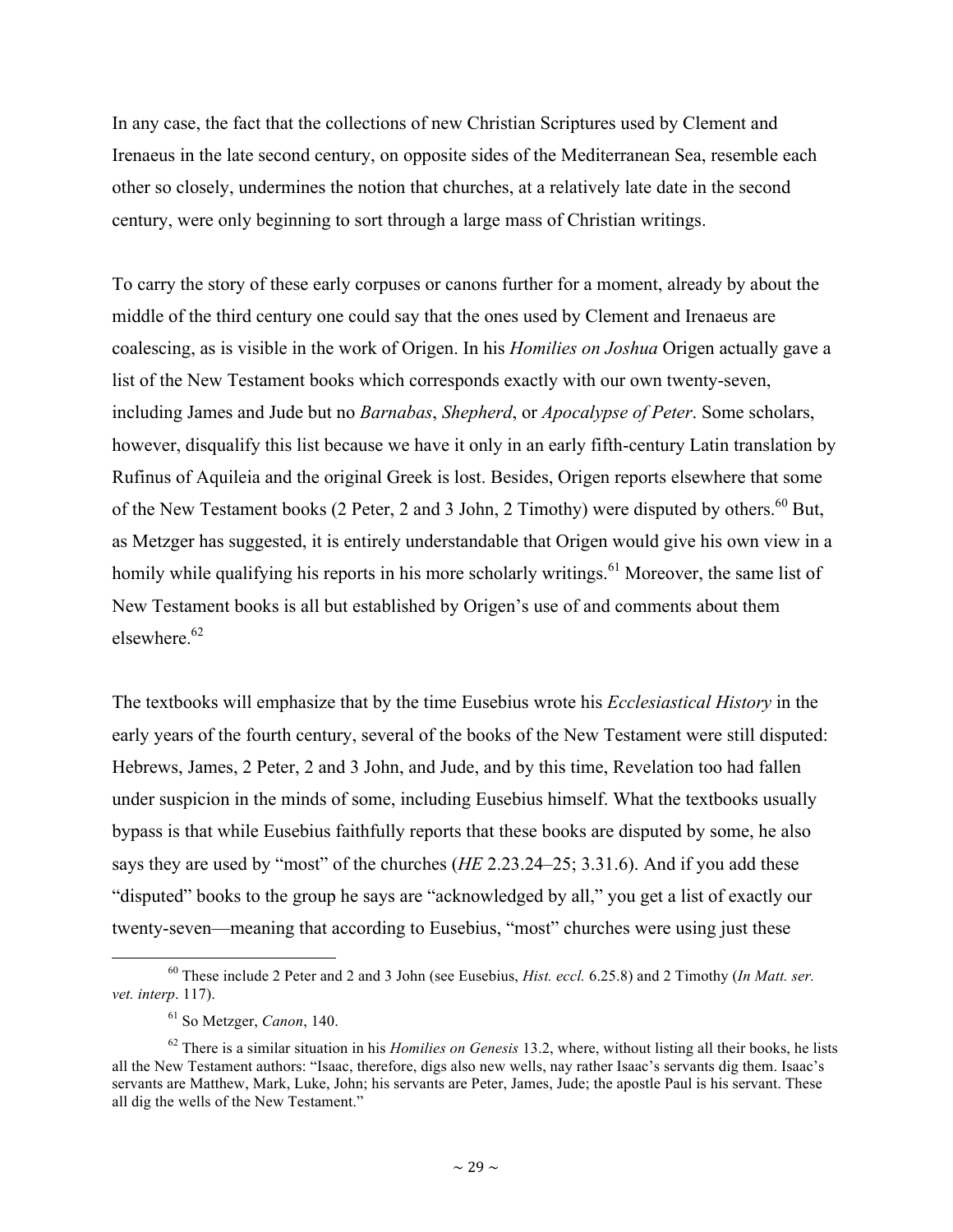twenty-seven, and no other books as their New Covenant Scriptures. This state of affairs in the church owes nothing to Constantine the Great or the Council of Nicaea. And if we take Eusebius's words seriously, it means that when Athanasius in 367 gave a list of the twenty-seven books of the New Testament, he was hardly proposing something novel. On the contrary, he was reproducing what must have been by that time the traditional New Testament of many churches.

Besides the fact that the collections of New Testament Scripture at the end of the second century look very similar, another reason for doubting the idea that the churches began "selecting" books in the second century by the use of certain criteria, is that these collections did not simply materialize at that time. The writers profess that they had received their Scriptures from past generations. As Everett Ferguson says, "The early ecclesiastical writers did not regard themselves as deciding which books to accept or reject. Rather, they saw themselves as acknowledging which books had been handed down to them."<sup>63</sup>

In Antioch in the 190s, Bishop Serapion testifies that the pseudonymous *Gospel of Peter* was not among the books he had received from his forebears (*HE* 6.12.3–6).<sup>64</sup> This means, of course, that other books *were* in that collection. As noted in a footnote above, to judge from the works of Theophilus, one of Serapion's immediate predecessors, the New Testament collection or canon in the Antioch church must have included at least the four canonical Gospels, Acts, a corpus of Paul's epistles, and Revelation. At just about the same time, Clement in Alexandria speaks in a similar way about "the four Gospels that have been handed down to us" (*Stromateis* 3.13.93). About a decade earlier, Irenaeus in Gaul had spoken of the Gospels, and other books, as having been handed down to the church (*AH* 3.1.1). He once contrasts the so-called *Gospel of Truth* to "those [Gospels] which have been handed down to us from the apostles" (3.11.9).

In other words, the churches represented by these authors did not see themselves as involved in a process of trying to decide which books, out of the many available, would be most useful for

 $<sup>63</sup>$  Everett Ferguson, "Factors Leading to the Selection and Closure of the New Testament Canon: A Survey</sup> of Some Recent Studies," in *The Canon Debate*, 295–320 at 295–6.

<sup>64</sup> On Serapion and what he says relative to the *Gospel of Peter*, see Hill, *Who Chose the Gospels?*, 78–93; for more detail, *idem*, "Serapion of Antioch, the *Gospel of Peter*, and a Four Gospel Canon," in J. Baun, A. Cameron, M. Edwards and M. Vinzent, eds., *Studia Patristica* XLV (Leuven/Paris/Walpole, MA: Peeters, 2010), 337–42.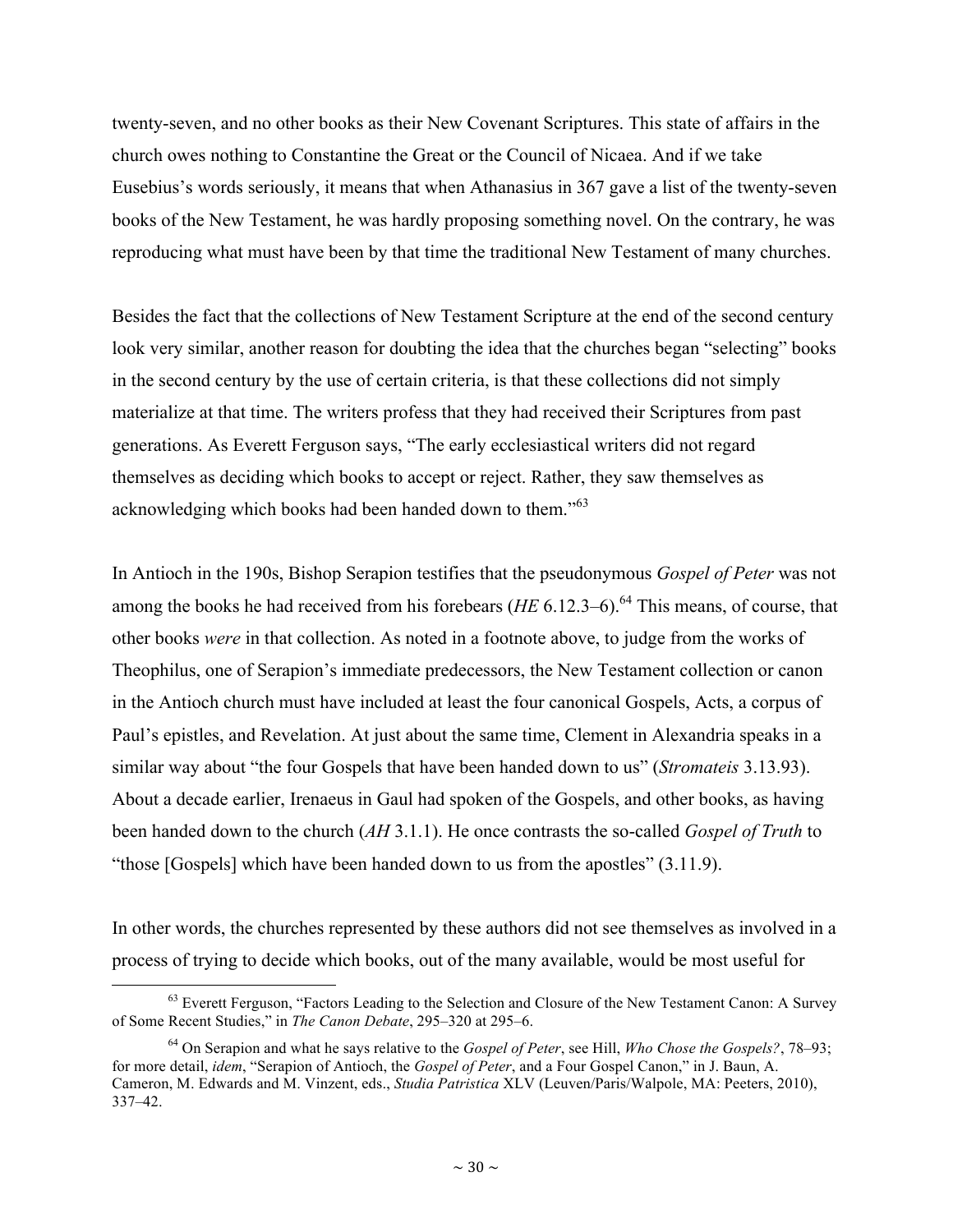meeting the changing needs of their congregations. It seems quite significant that we encounter not only nearly the same collection of books, but also the same way of perceiving of these books—as handed down from the earliest of times—in geographical regions so far separated from each other as Antioch, Syria; Alexandria, Egypt; and Lyons, Gaul, at roughly the same time.

The terminology used by such writers also illustrates an important social reality. The handing on of authoritative books involved chains of human relationships in the churches. Generations of Christians passed down the holy books, not unlike the way heirlooms might be passed down in a family. Irenaeus claims that the chain goes all the way back to the apostles.

And in Irenaeus's mind, that chain was not very long. As a child, and extending into his late teens and possibly well into his twenties, Irenaeus had sat under the teaching of Polycarp in Smyrna.<sup>65</sup> At that time Polycarp was an elder statesman of the church, but when Polycarp was a young man being nurtured in the faith, several of Jesus' apostles were still alive. According to Irenaeus, Polycarp had been ordained by apostles, and used to recount publically some of the things he had heard from apostles. While we cannot, of course, accept everything that Irenaeus says uncritically, it is at least a good inference that when Irenaeus in the 180s speaks of Gospels and other books handed down from the apostles, he would probably have had in mind the books used in the church of his youth in Smyrna under Polycarp's leadership, perhaps 30–50 years earlier. And in his perception, these books had been in use there even before he was born in about 130. He believed that the apostle John was alive "almost in our day"  $(AH 5.30.3)^{66}$  and was active in the region in which Irenaeus had grown up (*AH* 3.3.4).

Polycarp himself, in the lone letter preserved under his name, does not mention any personal acquaintance with any apostles, unless it is this: "So, then, let us serve him with fear and all

 <sup>65</sup> See C. E. Hill, *From the Lost Teaching of Polycarp: Identifying Irenaeus' Apostolic Presbyter and the Author of* ad Diognetum, Wissenschaftliche Untersuchungen zum Neuen Testament 186 (Tübingen: J. C. B. Mohr [Paul Siebeck], 2006), and an update in *idem*, "The Man Who Needed No Introduction. A Response to Sebastian Moll" in Sara Parvis and Paul Foster, eds., *Irenaeus: Life, Scripture, Legacy*. Minneapolis: Fortress Press (2012), 95–104.

<sup>&</sup>lt;sup>66</sup> He states that John lived in Ephesus until the times of Trajan (*AH* 3.3.4), who came to the throne in AD 98 and died in 117.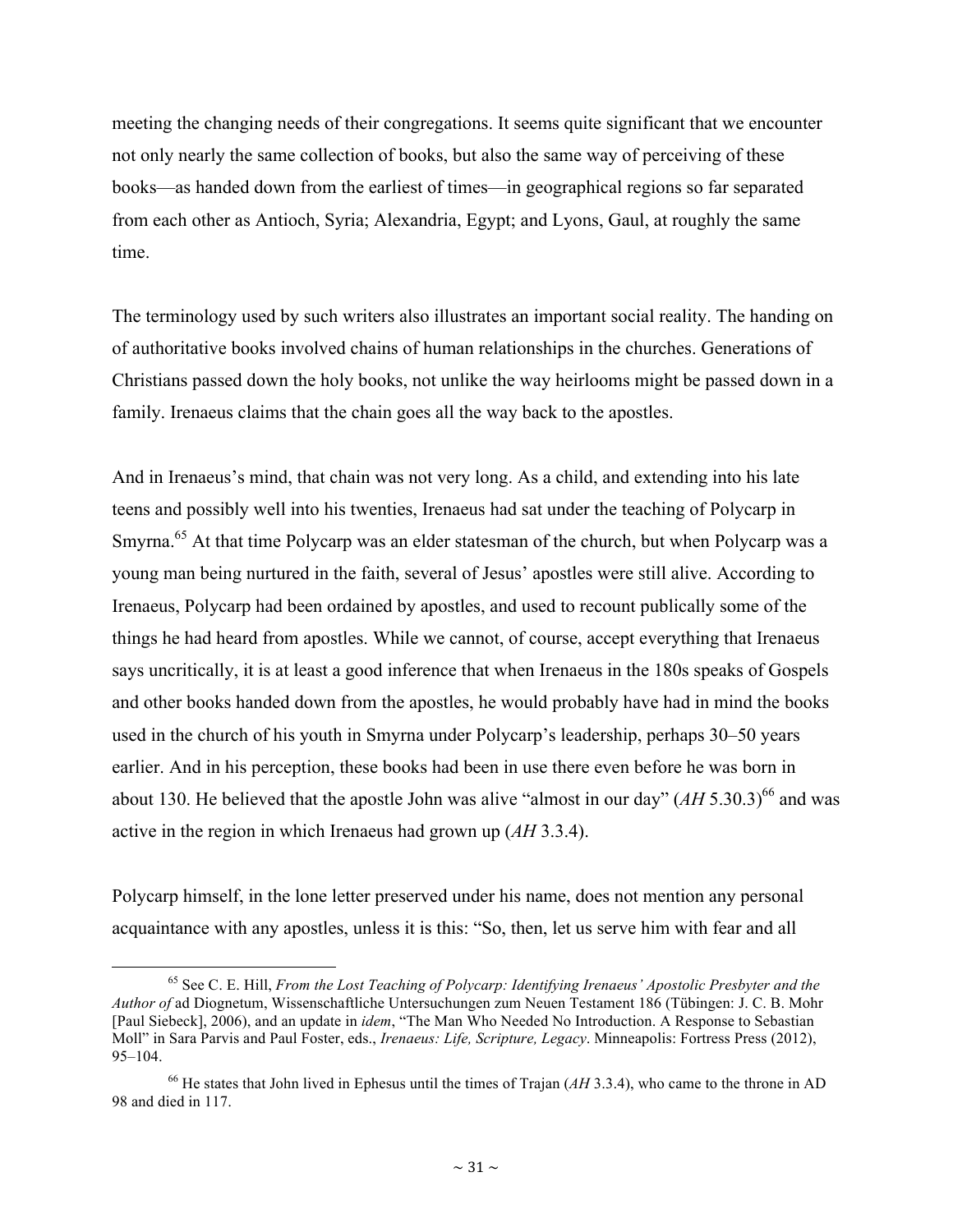reverence, just as he himself has commanded, as did the apostles who preached the gospel to us …" (*To the Philippians* 6.3). It is entirely possible that by "us" Polycarp is including himself personally.<sup>67</sup> But even if not, Polycarp affirms the indispensable channel by which he and the rest of the church received the gospel: the apostles of Jesus. This same channel is mentioned by Polycarp's older contemporary, Clement of Rome, who, probably in the last decade of the first century, writes,

The apostles received the gospel *for us* from the Lord Jesus Christ; Jesus the Christ was sent forth from God. 2. So then Christ is from God, and the apostles are from Christ … (*1 Clement* 42.1–2).

This is exactly Irenaeus' view a century later, who writes: "For the Lord of all gave to his apostles the power of the Gospel, through whom also we have known the truth, that is, the doctrine of the Son of God; to whom also did the Lord declare: 'The one who hears you hears me, and the one who rejects you rejects me and him who sent me' (Lk. 10.16)" (*AH* 3.praef.). Even though these last quotations do not mention books, they show where the authority lay.

The claim of the churches in the late second century is that they had not chosen their books out of a larger pool of contenders but had *inherited* them through chains of Christian leaders that were in some cases only a few links away from Jesus' apostles. This claim is not contested by our evidence, as far as it goes, which shows that at least most if not all of our New Testament books were in use from the time of their first circulation to the late second century, and beyond. While it may be tempting to write off such claims as either naïve, or duplicitous, or both, their consistency and wide distribution are not so easy to explain.

It is also interesting to note that while so many modern critics dispute or dismiss such claims, ancient critics apparently did not. Celsus, a second-century, pagan opponent of Christianity, accepted that the Gospels went back to Jesus' apostles. So did the advocates of "alternative" Christianities. Valentinians and Gnostics typically did not deny or dispute the church's claims that their books could be attributed to the apostles of Jesus or their companions. Instead, they

 <sup>67</sup> This may have some relationship to the *Epistle to Diognetus* 11.1, where the author says he became a "disciple of apostles." For the evidence that this "epistle" to Diognetus might preserve the words of Polycarp, see Hill, *From the Lost Teaching of Polycarp*, 97–165.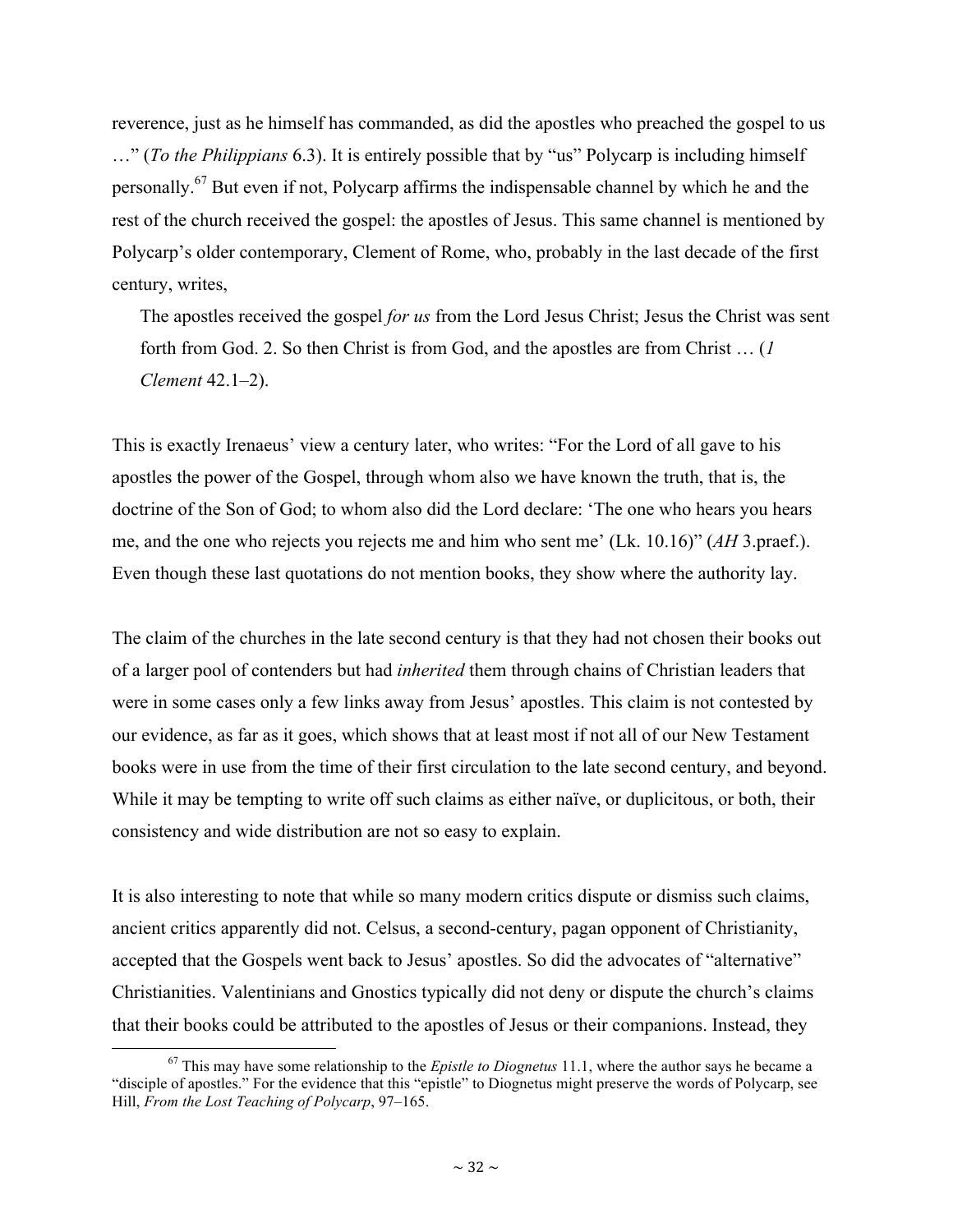tried to do them one better, claiming that the apostles "wrote before they had knowledge,"<sup>68</sup> or that what the apostles wrote had been corrupted by the church (Marcion). Some of these groups made great interpretative efforts to use the church's writings and adapt them to their teaching. But the ace they always held up their sleeve was a claim to possess superior knowledge, "secret" knowledge delivered privately by Jesus to one or two disciples:

The *Gospel of Judas*, introduces itself as "The secret revelatory discourse in which Jesus spoke with Judas Iscariot."

The *Gospel of Thomas*, begins, "These are the secret sayings which the living Jesus spoke and which Didymos Judas Thomas wrote down."

The *Gospel of Mary* has Mary saying to the apostles, "Whatever is hidden from you and I remember, I will proclaim to you."

The *Apocryphon of James* even depicts the apostles of Jesus writing their books, before it goes on to record a new revelation of Jesus to the apostles after the resurrection.

Here is the point: to trade on *secret* words of Jesus concedes that there are *public* words already well-known, functioning as a kind of standard or criterion. These "alternative voices" thus in a backhanded way seem to attest to the *mainstream*, orthodox tradition.

The early Christians did not see it as their task to "choose" the New Testament books. When allowed to speak for themselves, they give no indication of participating in some kind of open application process, in which all candidates—all Gospels, epistles or apocalypses claiming apostolic credentials—were invited for submission and given equal consideration. They speak rather of accepting and passing on what had been passed down to them from the apostles, Jesus' commissioned witnesses, those entrusted with the facility to speak by the Holy Spirit in Jesus' name.

 <sup>68</sup> A charge recorded by Irenaeus, *AH* 3.1.1.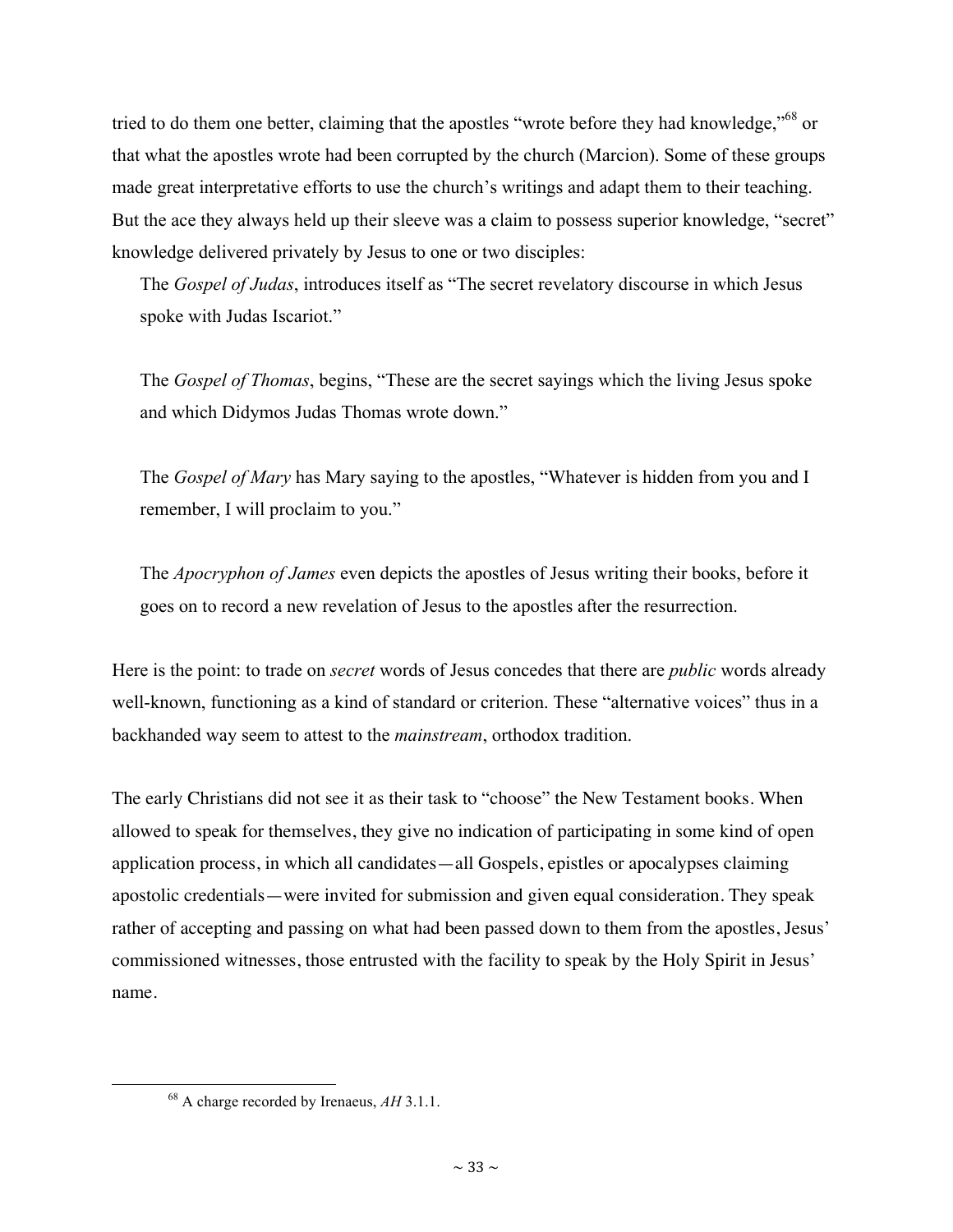#### **IV. CONCLUSION**

A culture that perceives itself as increasingly post-Christian benefits from a grand narrative, a myth, that can account for its one-time devotion to Christianity and its Bible. But some myths cry out loudly for myth-busting. The books of the New Testament, as it turns out, were not chosen by Constantine, his generals, or the bishops he summoned to Nicaea in 325. These twenty-seven books did not gain their authority through the discovery that they were the most effective blunt instruments by which orthodox Christians could thrash their rivals.

Nor is it right to regard the books of the New Testament as simply the survivors of a long and tortuous selection process conducted by churches, either individually or collaboratively, who set out to gather from a wide array of options the best worship and teaching resources to meet its evolving needs. The churches of the second century did not see themselves as authorized to make such selections for themselves.

They saw themselves instead as the favored recipients, preservers, and proclaimers of the lifegiving message God had given to the world in Jesus Christ. They believed that Jesus, just as the Gospels and Acts portrayed it, had entrusted that message to a definite group of apostles, who ultimately became the source of a new set of books. In these books the church continued to hear the self-attesting, saving, and abiding voice of God. Even as these books were being written and circulated, communities of Christians were being birthed here and there throughout the known world. Besides the books that emanated from genuine apostolic sources, other books appeared which paralleled, imitated, or supplemented them. The course of historical events that brought consensus to a church so widely distributed and often expanding was neither quick nor especially orderly. But it is important to stress that until that consensus was reached in the fourth century, the church was never without the word of God. At first the apostolic preaching, and then a collection of apostolic books bearing the self-authenticating message of Jesus was functioning all the way through, even if it was sometimes incomplete, and sometimes joined by the voices of other useful books, to provide that word of God for the people of God.

Bruce Metzger, one of the last century's leading scholars of the New Testament canon, had it right, I think, when he observed, "neither individuals nor councils created the canon; instead they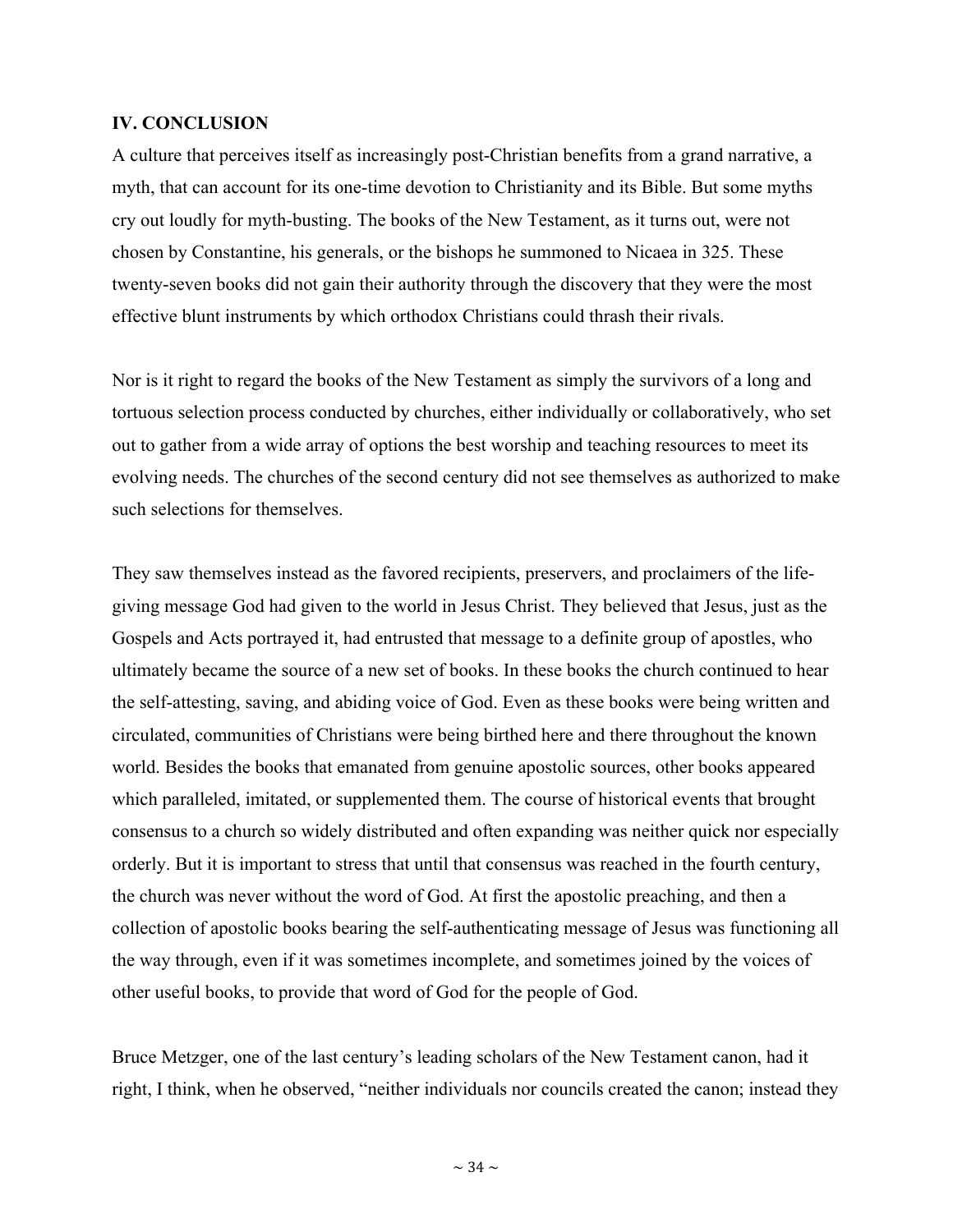came to recognize and acknowledge the self-authenticating quality of these writings, which imposed themselves as canonical upon the church."<sup>69</sup> William Barclay put it more succinctly: "It is the simple truth to say that the New Testament books became canonical because no one could stop them doing so."<sup>70</sup> These historical assessments could well be seen as commentaries on the words Jesus once spoke to a group of his critics: "My sheep hear my voice" (John 10:27).

#### **Annotated Bibliography:**

- Ferguson, E. "Factors Leading to the Selection and Closure of the New Testament Canon: A Survey of Some Recent Studies." In L. M. McDonald and James A. Sanders, eds., *The Canon Debate*, 295–320. Peabody, MA: Hendrickson, 2002. Very sensible, expert treatment of the issues.
- Hill, C. E. *Who Chose the Gospels? Probing the Great Gospel Conspiracy*. Oxford: Oxford University Press, 2010. Counters with historical evidence the prevalent idea that the four canonical Gospels were chosen only late and under dubious circumstances.
- Kruger, M. J. *Canon Revisited: Establishing the Origins and Authority of the New Testament Books*. Wheaton, IL: Crossway, 2012. Outstanding introduction that analyzes the field and argues for the superiority of the self-authenticating model of the canon.
- \_\_\_\_\_\_. *The Question of Canon: Challenging the Status Quo in the New Testament Debate*. Downers Grove, IL: IVP Academic, 2013. Excellent work that answers many of the most pressing critical questions about the New Testament canon.
- McDonald, L. M., and James A. Sanders, eds. *The Canon Debate*. Peabody, MA: Hendrickson, 2002. Huge collection of recent material on both OT and NT canon. A mine of information, highly recommended, though the articles are of uneven quality. Mostly critical, but the editors included a few traditionalist Roman Catholic, Evangelical, and even Jewish scholars. Everett Ferguson's article (see above) is highly recommended.

 <sup>69</sup> Bruce M. Metzger, *The New Testament, Its Background, Growth and Content*, third, revised and enlarged ed. (Nashville: Abingdon Press, 2003), 318.

<sup>70</sup> William Barclay, *The Making of the Bible* (London and New York, 1961), 78, cited from Metzger, *Canon*, 286.